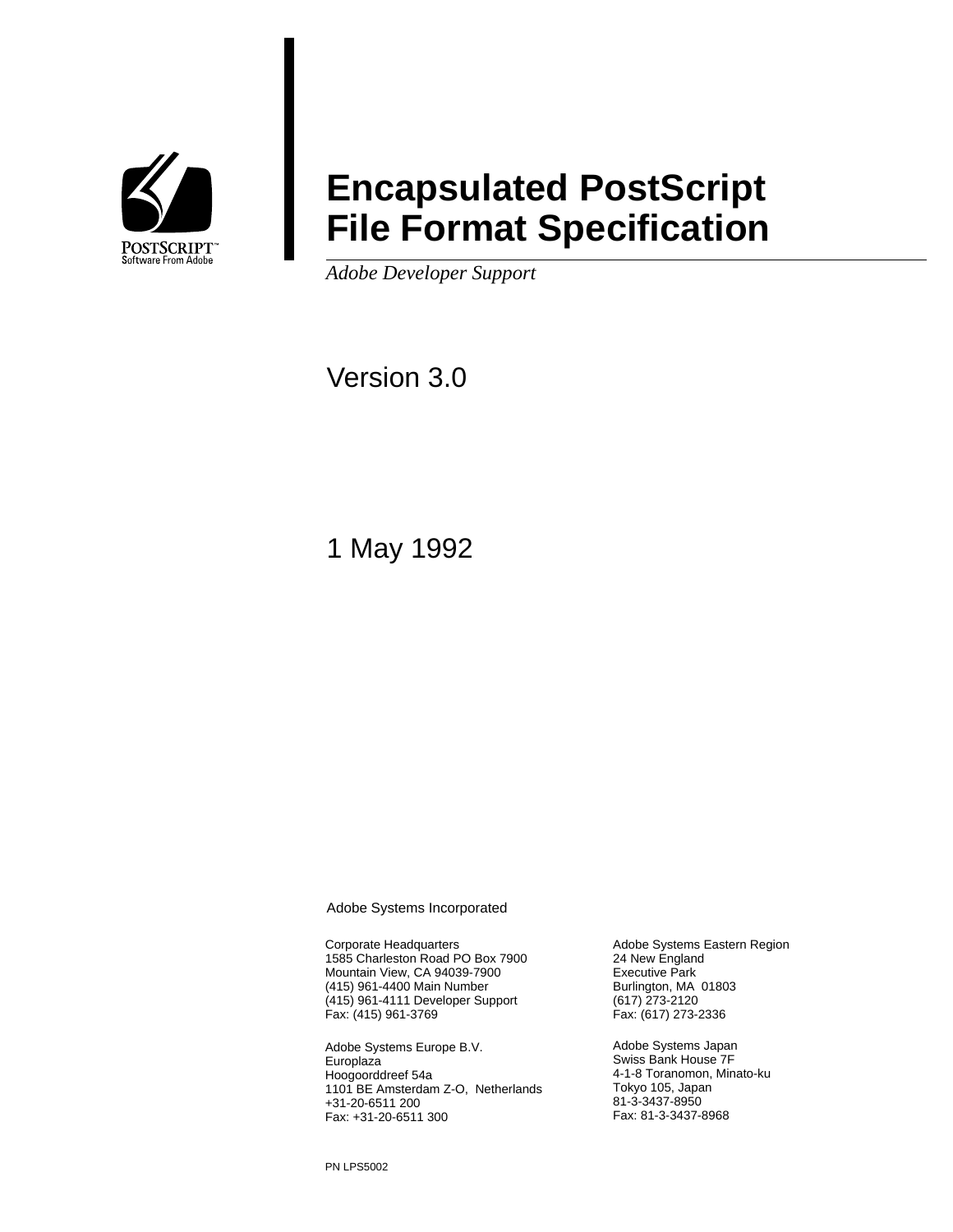Copyright 1985–1988, 1990, 1992 by Adobe Systems Incorporated. All rights reserved.

No part of this publication may be reproduced, stored in a retrieval system, or transmitted, in any form or by any means, electronic, mechanical, photocopying, recording, or otherwise, without the prior written consent of the publisher. Any software referred to herein is furnished under license and may only be used or copied in accordance with the terms of such license.

PostScript is a registered trademark of Adobe Systems Incorporated. All instances of the name PostScript in the text are references to the PostScript language as defined by Adobe Systems Incorporated unless otherwise stated. The name PostScript also is used as a product trademark for Adobe Systems' implementation of the PostScript language interpreter.

Any references to a "PostScript printer," a "PostScript file," or a "PostScript driver" refer to printers, files, and driver programs (respectively) which are written in or support the PostScript language. The sentences in this book that use "PostScript language" as an adjective phrase are so constructed to reinforce that the name refers to the standard language definition as set forth by Adobe Systems Incorporated.

PostScript, the PostScript logo, Display PostScript, Adobe, the Adobe logo, Adobe Illustrator, Tran-Script, Carta, and Sonata are trademarks of Adobe Systems Incorporated registered in the U.S.A. and other countries. Adobe Garamond and Lithos are trademarks of Adobe Systems Incorporated. Quick-Draw and LocalTalk are trademarks and Macintosh and LaserWriter are registered trademarks of Apple Computer, Inc. FrameMaker is a registered trademark of Frame Technology Corporation. ITC Stone is a registered trademark of International Typeface Corporation. IBM is a registered trademark of International Business Machines Corporation. Helvetica, Times, and Palatino are trademarks of Linotype AG and/or its subsidiaries. Microsoft and MS-DOS are registered trademarks and Windows is a trademark of Microsoft Corporation. Times New Roman is a registered trademark of The Monotype Corporation plc. NeXT is a trademark of NeXT, Inc. Sun-3 is a trademark of Sun Microsystems, Inc. UNIX is a registered trademark of AT&T Information Systems. X Window System is a trademark of the Massachusetts Institute of Technology. Other brand or product names are the trademarks or registered trademarks of their respective holders.

*This publication and the information herein is furnished AS IS, is subject to change without notice, and should not be construed as a commitment by Adobe Systems Incorporated. Adobe Systems Incorporated assumes no responsibility or liability for any errors or inaccuracies, makes no warranty of any kind (express, implied or statutory) with respect to this publication, and expressly disclaims any and all warranties of merchantability, fitness for particular purposes and noninfringement of third party rights.*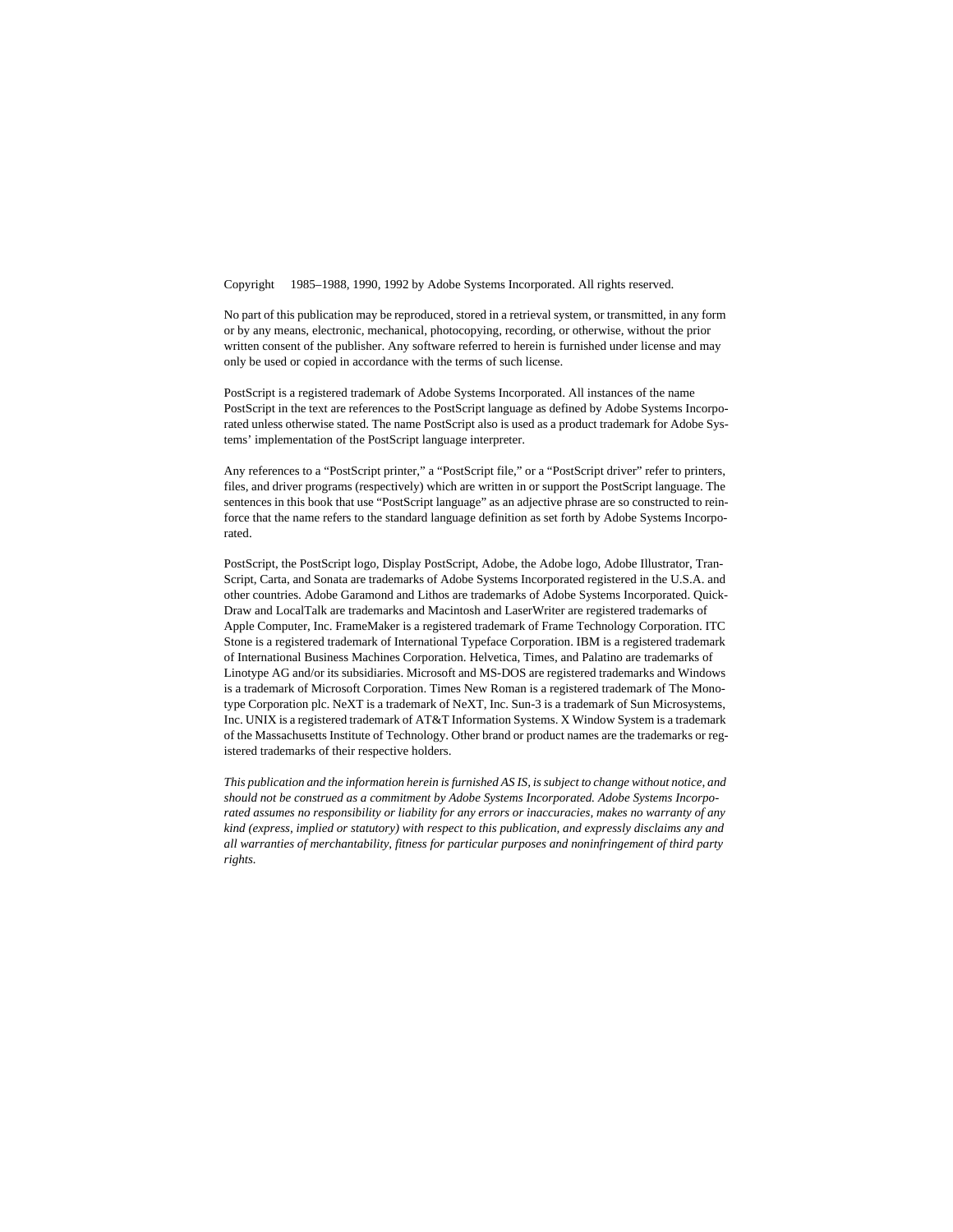# **Contents**

- 1 [Introduction 1](#page-4-0)
- 2 [Guidelines for Creating EPS Files 3](#page-6-0) [Required DSC Header Comments 3](#page-6-0) [Conditionally Required Comments 5](#page-8-0) [Recommended Comments 6](#page-9-0) [Illegal and Restricted Operators 6](#page-9-0) [Stacks and Dictionaries 6](#page-9-0) [Graphics State 7](#page-10-0) [Initializing Variables 7](#page-10-0) [Ensuring Portability 8](#page-11-0) [Miscellaneous Constraints 9](#page-12-0)
- 3 [Guidelines for Importing EPS Files 9](#page-12-0) [Displaying an EPS File 9](#page-12-0) [Producing a Composite PostScript Language Program 10](#page-13-0)
- 4 [File Types and Naming 18](#page-21-0) [Apple Macintosh File System 18](#page-21-0) [MS-DOS and PC-DOS File System 18](#page-21-0) [Other File Systems 18](#page-21-0)
- 5 [Device-Specific Screen Preview 18](#page-21-0) [Apple Macintosh PICT Resource 19](#page-22-0) [Windows Metafile or TIFF 19](#page-22-0)
- 6 [Device-Independent Screen Preview 20](#page-23-0) [Guidelines for EPSI Files 21](#page-24-0)
- 7 [EPS Example 23](#page-26-0)

## **[Appendix: Changes Since Earlier Versions](#page-30-0)** 27

**[Index](#page-32-0)** 29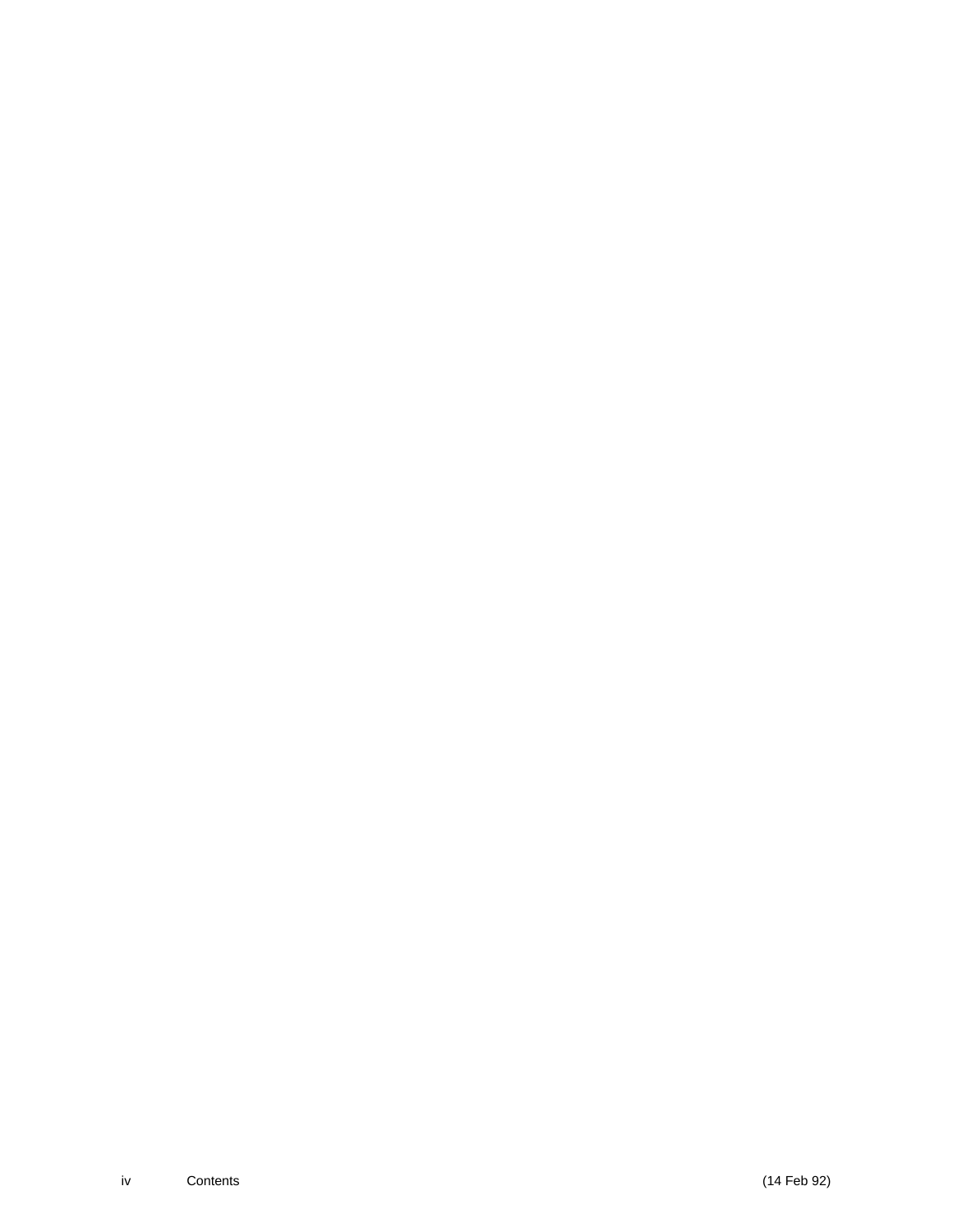# <span id="page-4-0"></span>ad PostScrint language f **Encapsulated PostScript File Format Specification**

The encapsulated PostScript file ( $\mathbb{R}^2$  ) for  $\mathbb{R}^2$  (EPSF) file (EPSF) file (EPSF) file (EPSF) file (EPSF) file (EPSF) file (EPSF) file (EPSF) file (EPSF) file (EPSF) file (EPSF) file (EPSF) file (EPSF) file (EP

The encapsulated PostScript file (EPSF) format is a standard format for importing and exporting PostScript language files among applications in a variety of heterogeneous environments. This appendix details the format and contains specific information about the Macintosh® and MS-DOS® environments. The EPSF format is based on and conforms to the document structuring conventions (DSC) detailed in the *PostScript Document Structuring Conventions Specification* available from the Adobe Systems Developers Association. Proper use of the document structuring conventions is required when creating a PostScript language file that conforms to the EPSF format.

The main topics of this appendix include creating encapsulated PostScript (EPS) files, importing EPS files into other PostScript language files, and optional screen preview images for EPS files. Finally, a detailed example illustrates the concepts presented throughout this appendix.

# **1 Introduction**

An encapsulated PostScript file is a PostScript language program describing the appearance of a single page. Typically, the purpose of the EPS file is to be included, or "encapsulated," in another PostScript language page description. The EPS file can contain any combination of text, graphics, and images, and it is the same as any other PostScript language page description with only a few restrictions. Figure 1 conceptually shows how an EPS file can be included in another PostScript language document.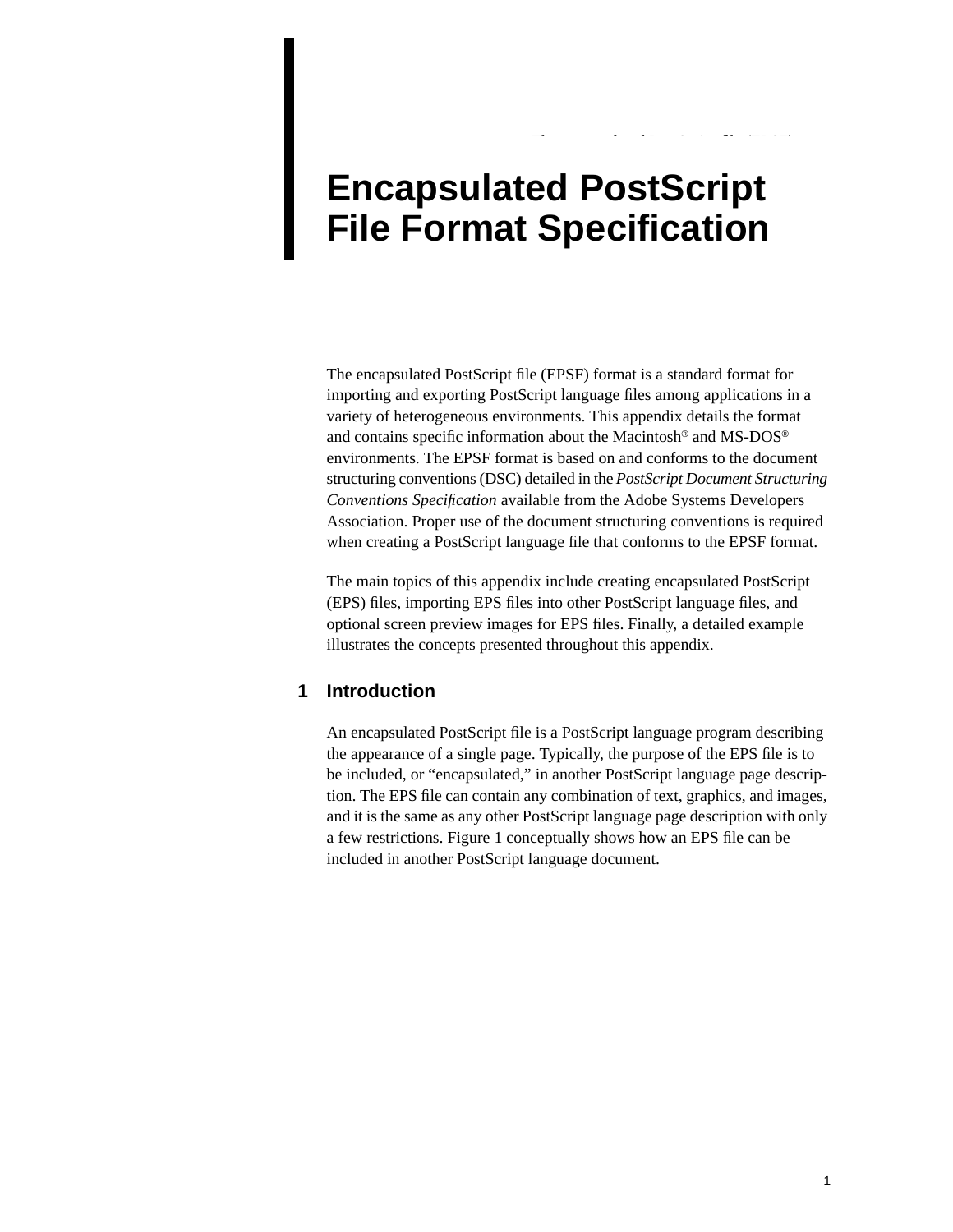

**Figure 1** *Document with an imported EPS file*

Applications that create conforming EPS files must follow the guidelines in section section 2*."* There are two required DSC comments, some conditionally required comments, and several programming guidelines to ensure that the EPS file can be reliably imported into an arbitrary PostScript language page description without causing any side effects. An example of a side effect is erasing the page of the importing document or terminating the print job.

Applications that import EPS files must follow the guidelines in section section 3*."* An application importing an EPS file must parse the EPS file for DSC comments and extract at least the bounding box and resource dependencies of the EPS file. The application should also read and display the screen preview, if present. If there is no screen preview provided in the EPS file, the application must provide an alternate representation and allow the user to place and transform the preview on the screen.

The application must then convert the user's manipulations into the appropriate transformation to the PostScript coordinate system before sending the document to the printer. The application must also preserve its stacks, current dictionary, and graphics state before the imported EPS file is executed.

Note that EPS files are a *final-form* representation. They cannot be edited when imported into a document. However, the imported EPS file as a whole may be manipulated to some extent, including transformations such as translation, rotation, scaling, and clipping.

The device-independent nature of the PostScript language makes it an excellent interchange format. However, it normally requires a PostScript language interpreter to preview an EPS file on screen. Display PostScript systems allow EPS files to be dynamically interpreted, insuring the highest-quality, on-screen preview regardless of scale, rotation, or monitor type. For other environments where the Display PostScript system is not available, the EPS file format allows for an optional screen preview image.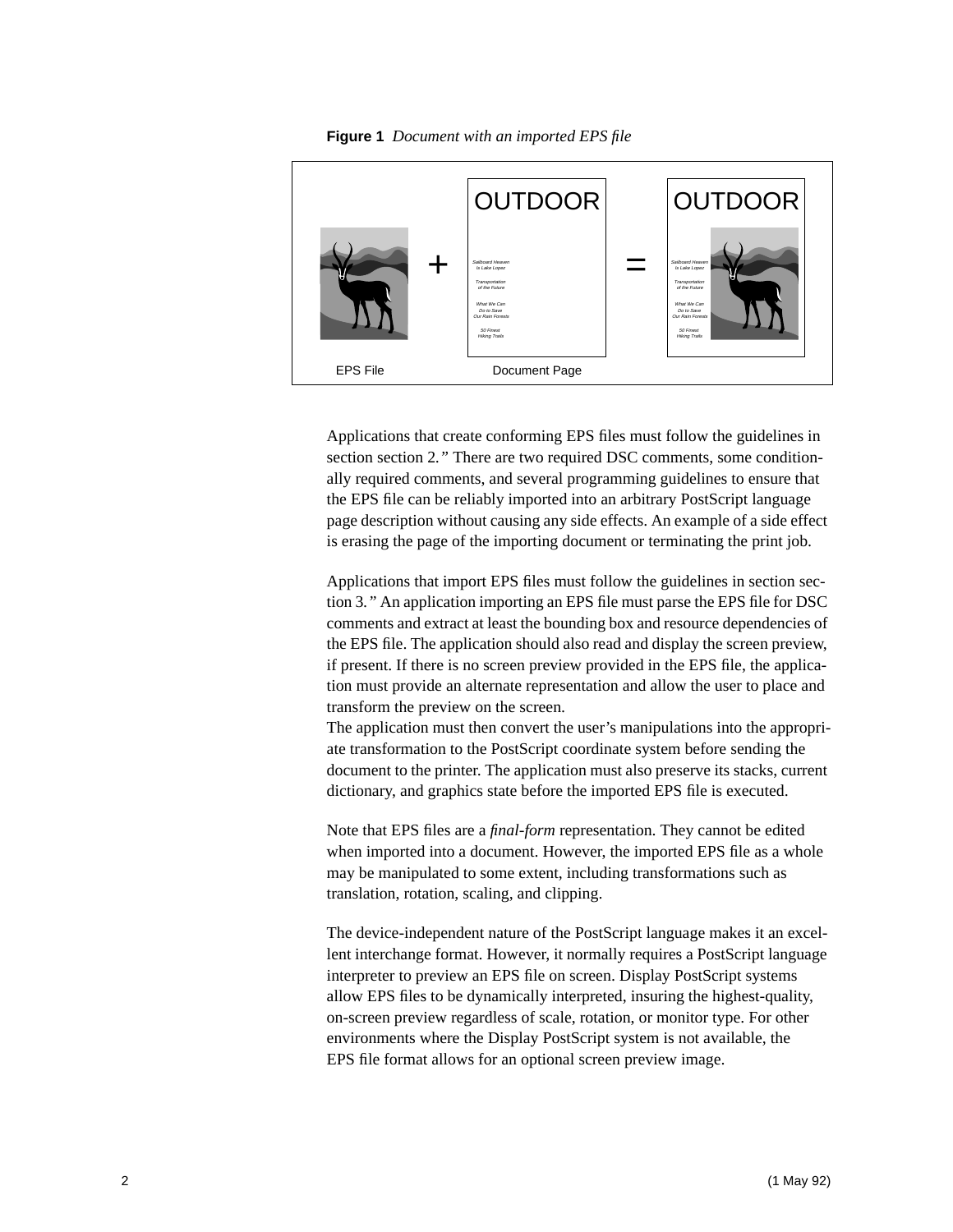<span id="page-6-0"></span>The format of this preview representation varies from system to system. It is typically a Macintosh PICT resource, a TIFF file, or a device-independent hex bitmap. If the EPS file does not provide a preview image, the application that includes the EPS file must provide a representation of the preview, such as a gray box that represents the extent of the EPS file. The end user can use the screen preview to position and size the EPS file in the document.

To support encapsulated PostScript files effectively, some cooperation is required among the applications that *produce* EPS files and those that *use* EPS files. Typically, EPS files are used by importing (or including) them in other documents.

All DSC comments in an EPS file communicate information. How an application uses this information is up to the programmer of the including application. When importing an EPS file, do not reduce the amount of information in the EPS file by improperly removing or altering DSC comments. In general, the comments indicate what resources and language extensions are used, and where they are used in the EPS file. Encapsulated PostScript files are final-form print files that do not know anything about the printer on which they will be imaged. If they have specific resource needs, such as fonts, these needs must be carefully preserved and addressed.

Any application that generates PostScript language programs is potentially both a *consumer* and a *producer* of encapsulated PostScript files. It is probably best not to think that an application is at either end of the chain. If an application imports an EPS file, it is responsible for reading and understanding any of the resource needs of the imported EPS file. These needs must be reflected in the resource usage comments of the composite document the including application creates. For example, if an imported EPS file uses Lithos™, but the rest of the document is set in Times-Roman, then by importing the EPS file, the document now also uses the Lithos font. This fact must be reflected in the composite document's outermost %%DocumentNeeded-Fonts: comment. This concept holds true for the %%DocumentNeededResources:, %%LanguageLevel: and %%Extensions: comments as well.

# **2 Guidelines for Creating EPS Files**

To be considered a conforming EPSF version 3.0 file, a file must follow the rules set forth in this appendix, be a *single* page document that fully conforms to the DSC version 3.0 or later (described in the *PostScript Document Structuring Conventions Specifications* available from the Adobe Systems Developers' Association), and include two required DSC header comments.

# **2.1 Required DSC Header Comments**

The two required DSC Header comments are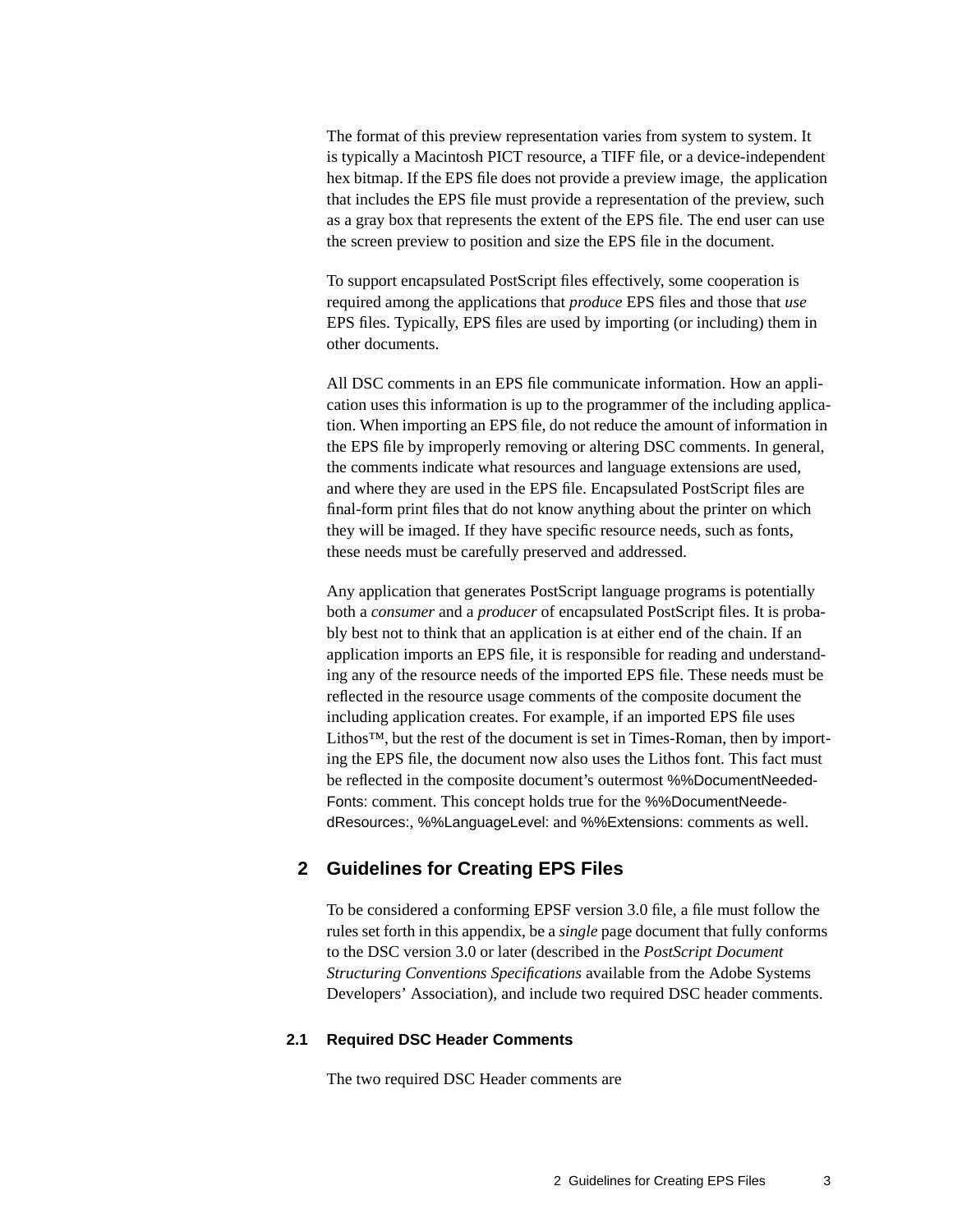```
%!PS-Adobe-3.0 EPSF-3.0
%%BoundingBox: llx lly urx ury
```
The first required DSC header comment informs the including application that the file conforms to version 3.0 of the EPSF format as described in this appendix. This is the version comment.

The second required DSC header comment provides information about the size of the EPS file and must be present so the including application can transform and clip the EPS file properly. This is the bounding box comment.

The four arguments of the bounding box comment correspond to the lowerleft (*llx, lly*) and upper-right (*urx, ury*) corners of the bounding box. They are expressed in the default PostScript coordinate system. For an EPS file, the bounding box is the smallest rectangle that encloses all the marks painted on the *single* page of the EPS file. Graphics state information, such as the current line width and line join parameters, must be considered when calculating the bounding box. Example 1: shows a minimally conforming EPS file that draws a square with a line width of 10 units.

# **Example 1:**

```
%!PS-Adobe-3.0 EPSF-3.0
%%BoundingBox: 5 5 105 105
10 setlinewidth
10 10 moveto
0 90 rlineto 90 0 rlineto 0 -90 rlineto closepath
stroke
```
The marks painted by Example 1:, and how they are positioned with respect to the PostScript coordinate system, are illustrated in Figure 2. If the line width were not considered when calculating the bounding box, the bounding box would be incorrectly positioned by five units on each side of the square, causing the application to incorrectly place and clip the imported EPS file. The bounding box specified for this example is correct.



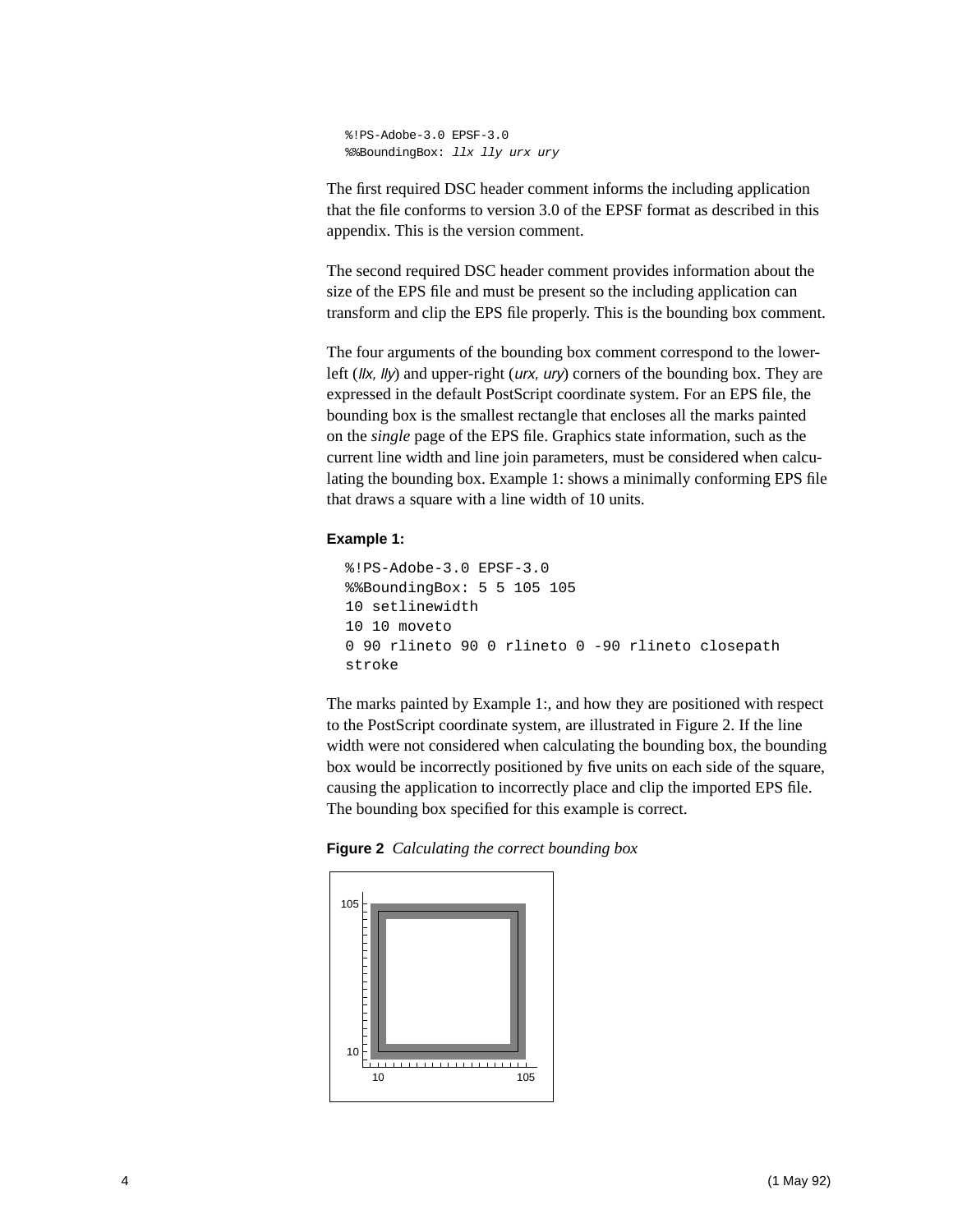<span id="page-8-0"></span>Regardless of the coordinate system in which an application operates, there is a convenient way to estimate the bounding box: Print the page, then use a point ruler to measure from the lower-left corner of the paper to the lower-left corner of the image. Then measure to the upper-right corner, also using the lower-left corner of the paper as the origin. These two measurements give the bounding box and do not depend on any computation.

# **2.2 Conditionally Required Comments**

There are several optional DSC comments that may be conditionally required for a conforming EPS file. These comments must appear in an EPS file if certain features are present—for example, comments to bracket the preview section or to state that a certain language version or language extensions must be present in the interpreter.

The %%Begin(End)Preview comments must bracket the preview section of an EPS file if the preview is represented in the encapsulated PostScript interchange (EPSI) format. See section section 6*,"* for details and an example of EPSI.

The %%Extensions: comment is required if the EPS file requires a PostScript language interpreter that supports particular PostScript language extensions to print properly. For example, the EPS file may contain CMYK language extension operators and must be sent to a printer that can handle those operators. In such a case, the EPS file must contain either the %%Extensions: CMYK or the %%LanguageLevel: 2 comment.

The %%LanguageLevel: comment is required if the EPS file uses Level 2 features without providing conditional emulation. With this information, the including application can alert the user and avoid any errors that would be generated if the file were sent to a Level 1 printer.

If the EPS file uses language extensions or Level 2 features, and it provides complete emulation of the features in terms of Level 1 operators, the %%Extensions: and %%LanguageLevel: comments are not necessary. See Appendix D of the *PostScript Language Reference Manual, Second Edition* for compatibility and emulation strategies.

If the EPS file requires any fonts, files, forms, patterns, procsets (procedure sets), or any other resources, the appropriate DSC comment must appear in the header comments section of the file. See the *PostScript Document Structuring Conventions Specifications* available from the Adobe Systems Developers' Association*.*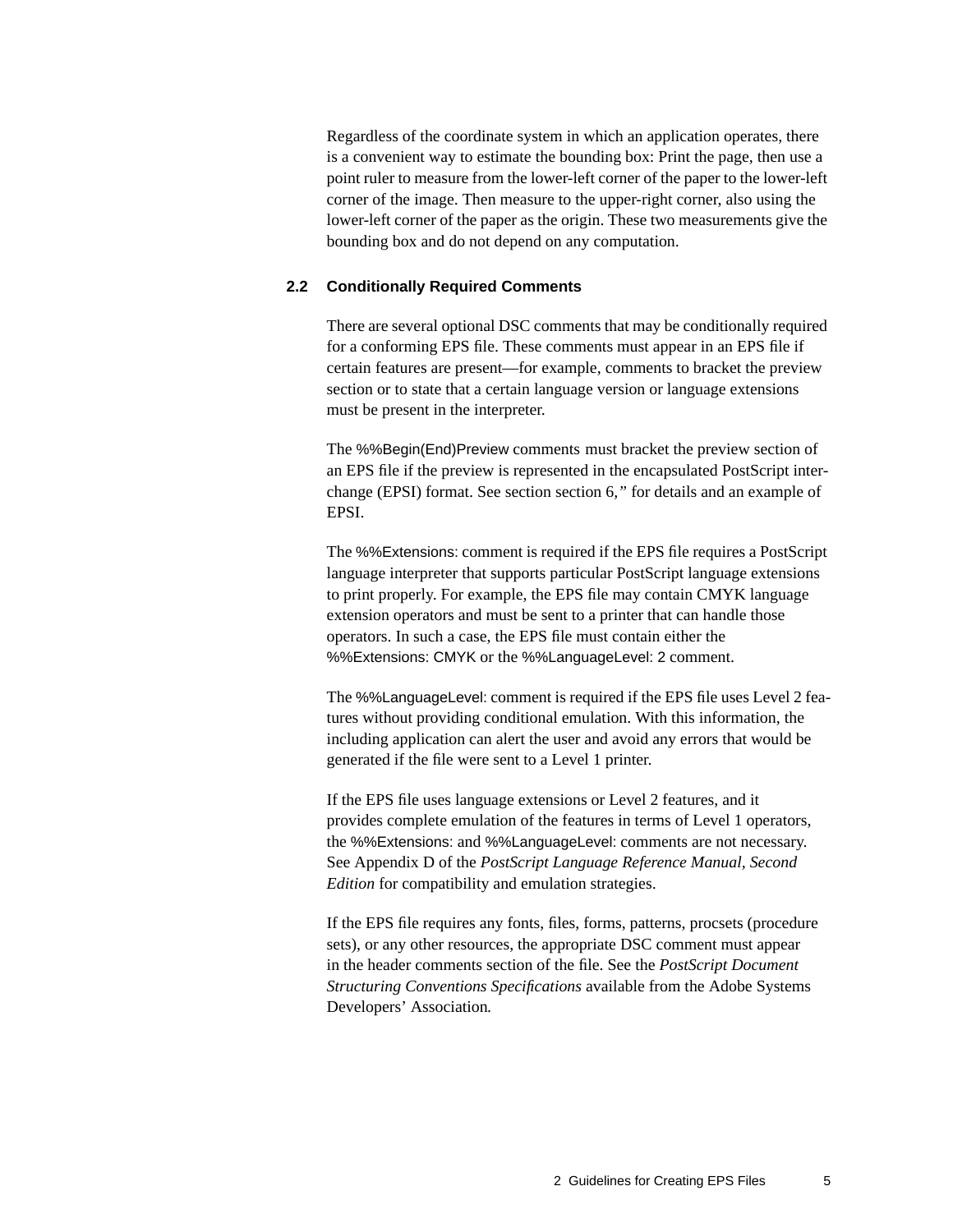## <span id="page-9-0"></span>**2.3 Recommended Comments**

An application or spooler may optionally use the general header comments %%Creator:, %%Title:, and %%CreationDate: to provide information about a document. These header comments are strongly recommended for EPS files.

## **2.4 Illegal and Restricted Operators**

There are some PostScript language operators plus **statusdict** and **userdict** operators that are intended for system-level jobs or page descriptions that are not appropriate in an EPS file. In addition to all operators in **statusdict** and the operators in **userdict** for establishing an imageable area, the following operators must not be used in an EPS file:

| banddevice     | exitserver   | initmatrix    | setshared |
|----------------|--------------|---------------|-----------|
| clear          | framedevice  | quit          | startjob  |
| cleardictstack | grestoreall  | renderbands   |           |
| copypage       | initclip     | setglobal     |           |
| erasepage      | initgraphics | setpagedevice |           |

If used properly, the following operators are allowed in an EPS file. However, use of any of these must comply with the rules in Appendix I of the *PostScript Language Reference Manual, Second Edition*. Improper use can cause unpredictable results.

| nulldevice | sethalftone | setscreen   | undefinefont |
|------------|-------------|-------------|--------------|
| setgstate  | setmatrix   | settransfer |              |

# **2.5 Stacks and Dictionaries**

The PostScript interpreter's operand and dictionary stacks *must* be left in the state they were in before the EPS file was executed. The EPS file must not leave objects on either of these two stacks as a result of its execution. All operators placed on the operand stack must be used or removed from the stack with the **pop** operator.

It is strongly recommended that an EPS file make all of it definitions in its own dictionary. This means an EPS file should create its own dictionary or dictionaries instead of writing into the importing application's current dictionary. In Level 1 interpreters, the dictionary the importing application uses may not have room for the EPS file definitions. Also, to avoid the possibility of an **invalidrestore** error, make sure the EPS file's dictionary is removed from the dictionary stack using the PostScript language operator **end** when the EPS file has finished using it. Every dictionary that the EPS file places on the dictionary stack with a **begin** operator must be removed from the dictionary stack by the EPS file with a corresponding **end** operator.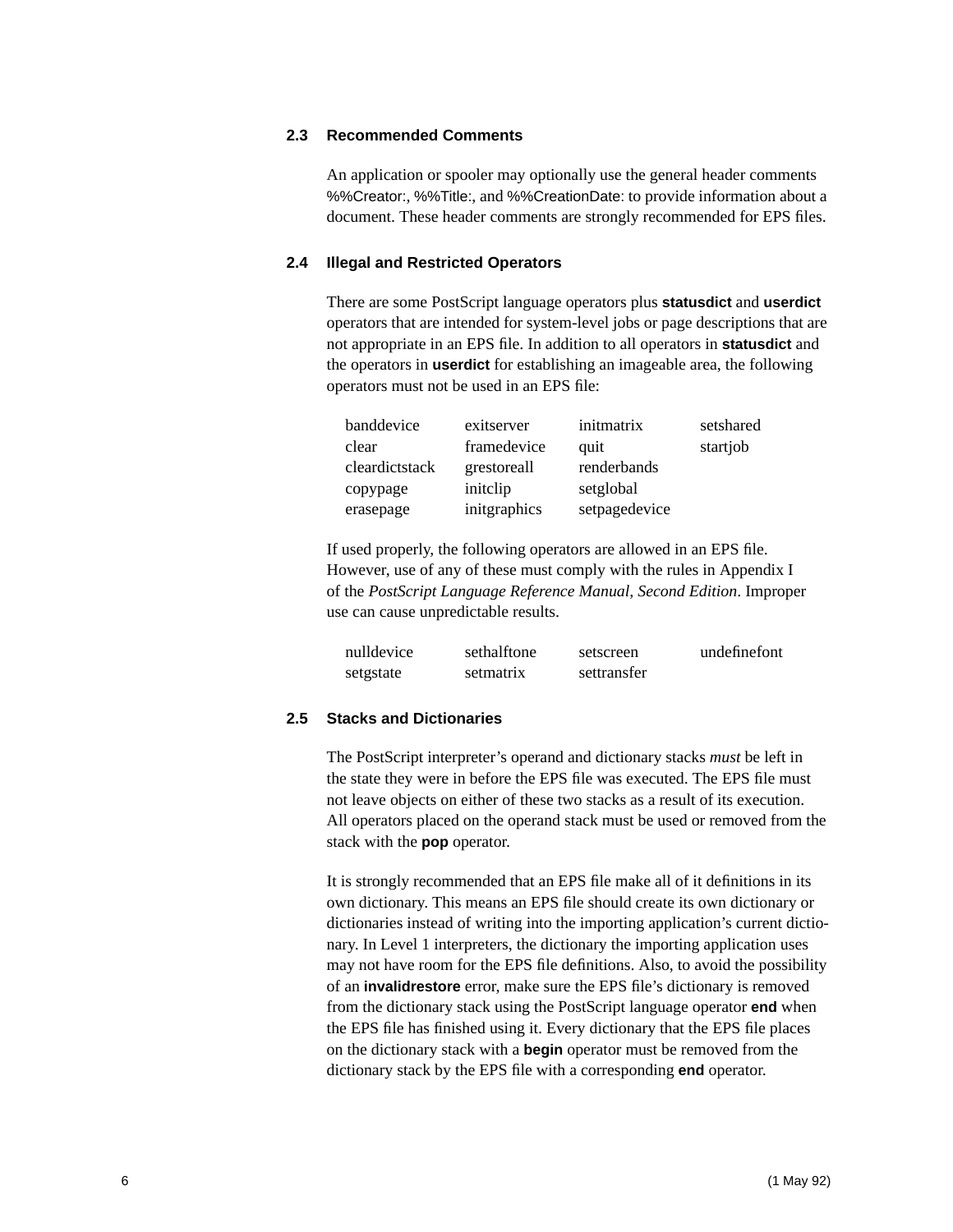<span id="page-10-0"></span>*Note Do not use the* **clear** *or* **cleardictstack** *operators to clear the stacks in an EPS file. These wholesale cleanup operators not only clear the EPS file's operands and dictionaries from the stacks, they may clear other objects as well.*

The PostScript dictionary lookup mechanism searches the dictionaries that are on the dictionary stack. Bypassing the dictionary lookup mechanism for system-level names is *illegal* in an EPS file. *Do not use the following type of code:*

/S systemdict /showpage get def% Illegal EPS code

It may cause incorrect results in the including application's PostScript output by overriding the application's redefinitions.

## **2.6 Graphics State**

An application importing an EPS file may transform the PostScript coordinate system or alter some other aspect of the graphics state so it is no longer in its default state. This allows the application to change the appearance of the EPS file, typically by resizing, clipping, or rotating the illustration. If the EPS file makes assumptions about the graphics state, such as the current clipping path, or explicitly sets something it shouldn't, such as the transformation matrix (see section section 2.4*"*), the results may not be what were expected.

In preparation for including an EPS file, the graphics state must be set by the including application as follows: current color to black, line caps to square butt end, line joins to mitered, line width to 1, dash pattern to solid, miter limit to 10, and current path to an empty path. Also, if printing to a Level 2 interpreter, overprint and stroke adjust should be set to *false*. An EPS file can assume that this is the default state. It is the responsibility of the application importing the EPS file to make sure that the graphics state is correctly set.

## **2.7 Initializing Variables**

It is common for PostScript language programs to use short names, such as x, for variables or procedures. Name-conflict problems can occur if an EPS file does not initialize its variables *before* defining its procedures—in particular, before binding them. In the following example, the variable x is not initialized before being used in the procedure proc1. Because the value of x in the enclosing program happens to be an operator, **bind** causes the name x to be replaced by the operator **lineto** in proc1. This causes a **stackunderflow** error upon execution.

%!PS-Adobe-3.0 ...Document prolog of including application... /x /lineto load def % Application defines x to be lineto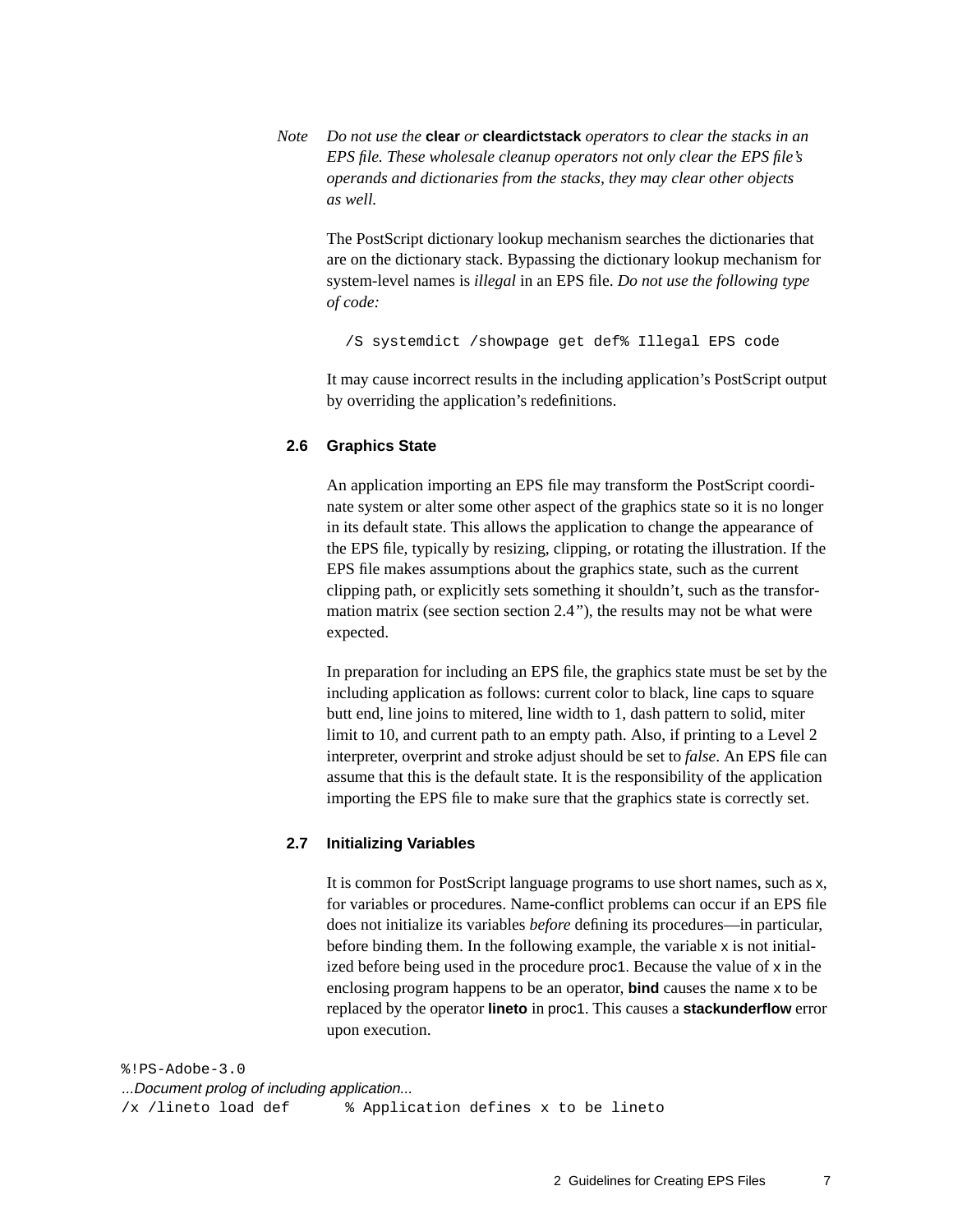```
...More of document prolog and setup...
%%BeginDocument: GRAPHIC.EPS
...Document prolog and setup for EPS file...
/proc1 { % Enter deferred execution mode
  /x exch def
 x 4 moveto
  } bind def % x associated with lineto after bind
4 proc1 % Execute proc1 and cause error
...Rest of EPS file...
%%EndDocument
...Rest of including application document...
```
In the following example, the EPS file *correctly* initializes the variable x before defining the procedure proc1:

```
%!PS-Adobe-3.0
...Document prolog of including application...
/x /lineto load def % Application defines x to be lineto
...More of document prolog and setup...
%%BeginDocument: GRAPHIC.EPS
...Document prolog and setup for EPS file...
/x 0 def \frac{1}{2} % Initialize variables before defining procs
/proc1 {
  /x exch def
  x 4 moveto
} bind def
4 proc1 % Execute Proc1
...Rest of EPS file...
%%EndDocument
...Rest of including application document...
```
# **2.8 Ensuring Portability**

Although using outside resources, such as fonts, patterns, files, and procsets, is allowed in an EPS file, the most portable files are those that are selfcontained and do not rely on outside resources. For example, if an EPS file requires an encoding other than the default encoding for a font, then the EPS file should perform the re-encoding.

EPS files must never rely on procedures that are defined in application- or driver-provided prologs, such as procedures defined in the Apple LaserPrep file. Such definitions might or might not be present, depending on the actions of the enclosing program or previous jobs.

Because EPS files should be portable across heterogenous environments, 7-bit ASCII is the recommended format for data in EPS files. Although binary data is allowed, use caution when producing data that is expected to be portable. The use of binary data may make it impossible to print on some printers across some communication channels. Binary data that has special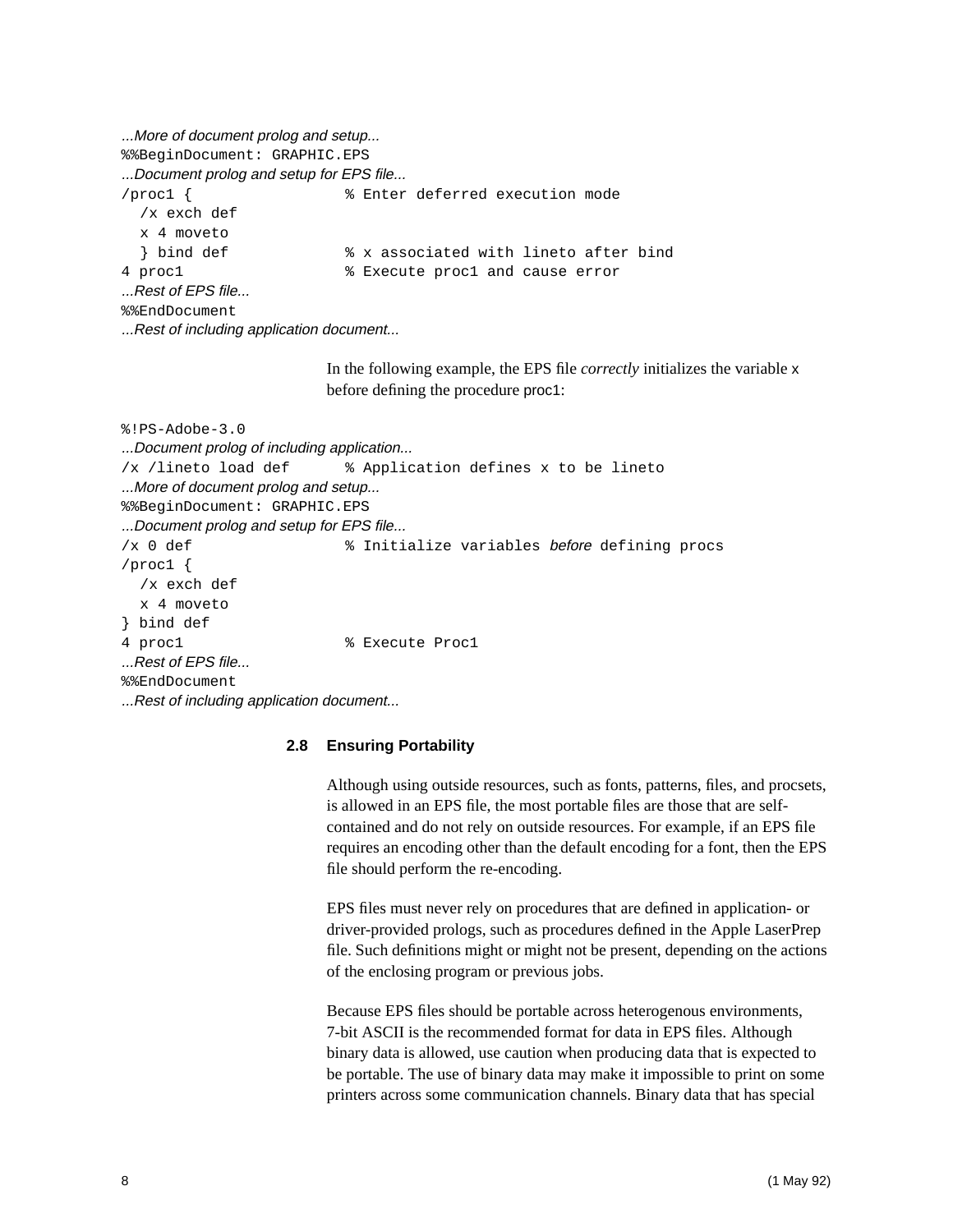<span id="page-12-0"></span>meaning, such as "flow control" or "marking the end of a file," can cause file transmission problems in certain communications environments. For example, the control-D character is used as an end-of-file indicator in serial and parallel communications channels. Because this character terminates the job in serial and parallel environments, it is not prudent to produce an EPS file with this character in it.

See Appendix D of the *PostScript Language Reference Manual, Second Edition* for guidelines about how to take advantage of language extensions and Level 2 features while maintaining compatibility with Level 1 PostScript interpreters.

# **2.9 Miscellaneous Constraints**

EPS files must not have lines of ASCII text that exceed 255 characters, excluding line-termination characters.

Lines must be terminated with one of the following combinations of characters: CR, LF, CR LF, or LF CR.

CR is the carriage return character and LF is the line feed character (decimal ASCII 13 and 10, respectively).

# **3 Guidelines for Importing EPS Files**

This section contains guidelines that should be followed when creating an application that imports EPS files. The first part discusses displaying an EPS file; the second covers producing the PostScript language code for the printer.

This section contains several PostScript language code fragments. A complete code example that implements all of these segments is in section section 7."

## **3.1 Displaying an EPS File**

There are several techniques for including an EPS file in a document. The following scenario is typical:

- 1. When the user imports an EPS file, the application prompts the user to select the EPS file to be imported.
- 2. The application opens the selected file and parses it for useful information. If either of the two required header comments is missing, the application should alert the user that the file is not a conforming EPS file and abort the import.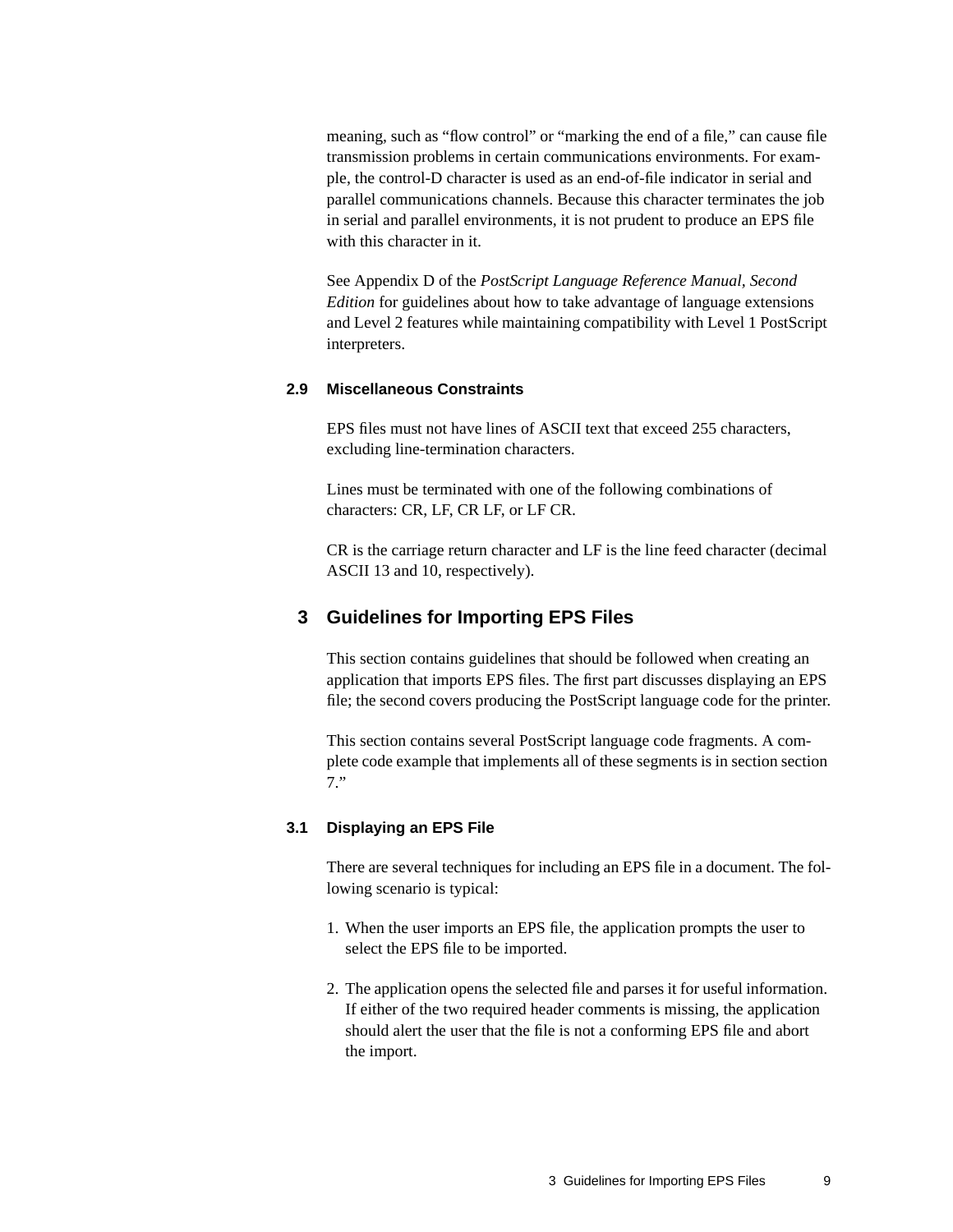<span id="page-13-0"></span>The DSC elementary type (atend) may be used to defer bounding box data to the end of the EPS file. This means an application may need to parse through the %%Trailer comments to obtain the bounding box data.

3. If the version and bounding box comments are found, the application should prompt the user to place the EPS file. It should then display the screen preview. If no preview is provided with the EPS file, the application must provide a representation of the EPS file.

If the application must create its own representation, a gray box matching the extent of the bounding box with some information in it suffices. The information should at least include the title of the EPS file. This can be obtained from the DSC header comment: %%Title:. Other information, such as %%Creator: and %%Creation-Date:, may also be displayed.

The bounding box comment can be used to help determine scaling factors and the proportions of the illustration. The including application should enable the user to specify a "placement box" to display the screen preview or the application-supplied representation of the screen preview if there is not a preview present in the EPS file.

The bounding box can be used to calculate a ratio that the application can use if the user wants to maintain original proportions while specifying a placement box. Alternately, the application may display the preview full size, and then allow the user to size and place the graphic as desired. Regardless of the method used to display the preview initially, the user should have the option of maintaining the original proportions supplied by the bounding box or distorting the proportions of the EPS graphic.

#### **3.2 Producing a Composite PostScript Language Program**

The following guidelines must be considered when producing a composite PostScript language program that includes an imported EPS file.

### **Use save and restore**

An application should encapsulate the imported EPS file in a **save**/**restore** construct. This allows all VM the EPS file uses to be recovered and the graphics state to be restored.

#### **Redefine showpage**

The **showpage** operator is permitted in EPS files because it is present in so many PostScript language files. Therefore, it is reasonable for an EPS file to use the **showpage** operator, although it is not necessary if the EPS file will only be imported into another document. The application importing the EPS file is responsible for redefining **showpage**. **showpage** may be redefined using the following code segment: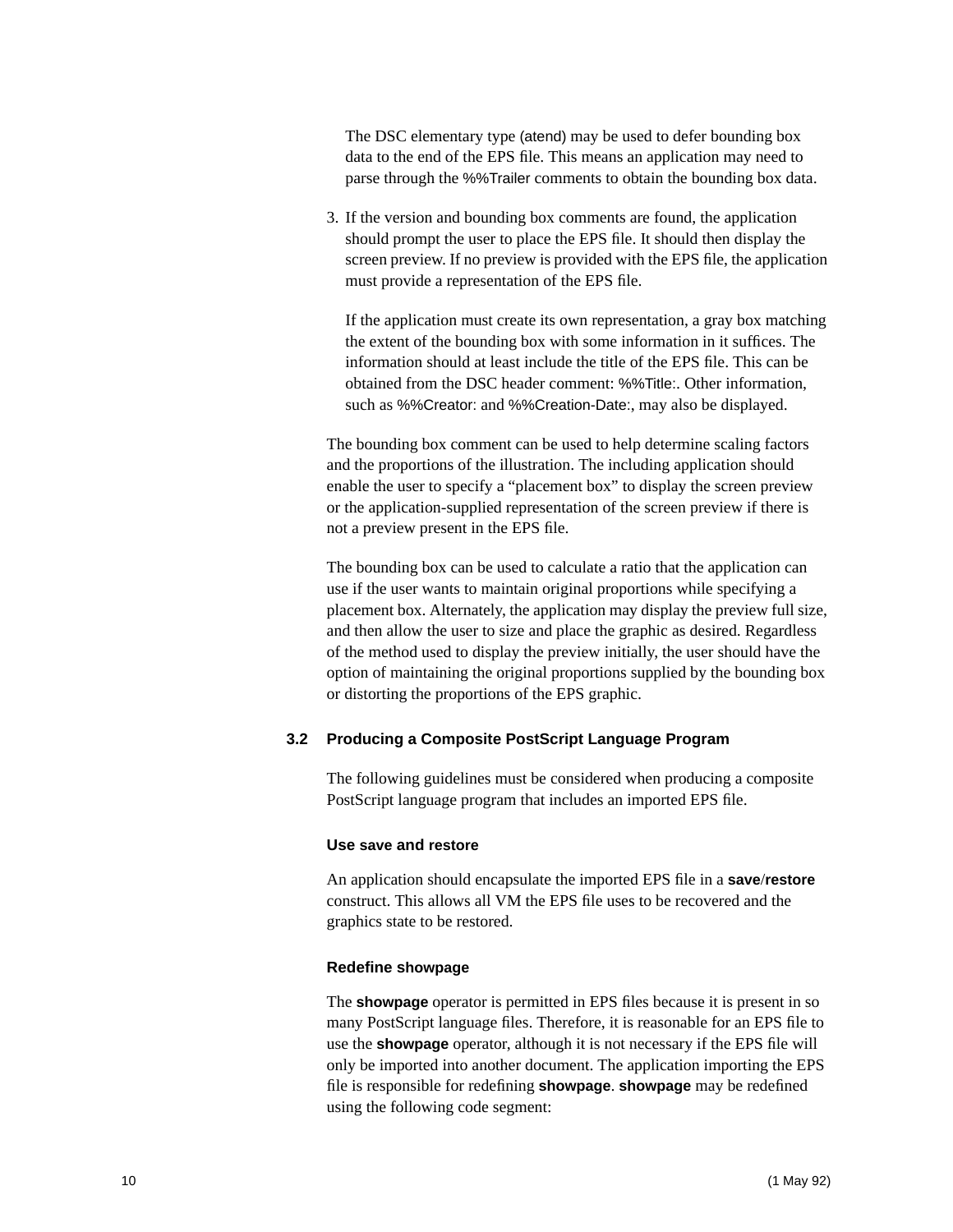/showpage { } def

## **Prepare the Graphics State**

In preparation for including an EPS file, the including application must set the graphics state as follows: current color to black, line caps to square butt end, line joins to mitered, line width to 1, dash pattern to solid, miter limit to 10, and the current path should be set to an empty path. This state can be explicitly set using the following code segment:

```
0 setgray 0 setlinecap 1 setlinewidth
0 setlinejoin 10 setmiterlimit [ ] 0 setdash newpath
```
Also, if printing directly to a Level 2 printer, the overprint and stroke adjust graphics state parameters must be set to *false*. This can be done by conditionally using the following code segment:

false setoverprint false setstrokeadjust

*Note If the application knows that any given parameter of the current graphics state is already in its default state, there is no need to execute the related PostScript language code to reset that parameter.*

#### **Push userdict**

It is recommended that an application importing an EPS file use the **begin** operator to push a copy of **userdict** on top of the dictionary stack. Ideally, the imported EPS file should create its own dictionary, but if it does not, and if the application's dictionary does not have enough room for the EPS file's definitions**,** a **dictfull** error may result when the EPS file makes its definitions. After execution of the EPS file, the application should remove the copy of **userdict** from the dictionary stack by executing the **end** operator.

#### **Clear the Operand Stack**

The application importing the EPS file must leave an empty operand stack for the EPS file. It is reasonable for the EPS file to expect that the entire operand stack be available for its own use. If the entire operand stack is needed and is not available, a **stackoverflow** error may occur. Also, if the operand stack is empty, an EPS file that inappropriately executes **clear** will not cause any problems.

#### **Protect the Stacks**

An EPS file should leave the operand and dictionary stacks as they were before the EPS file was executed. However, this may not always be the case. So before including the EPS file, the importing application should be sure to count the number of objects on the dictionary and operand stacks.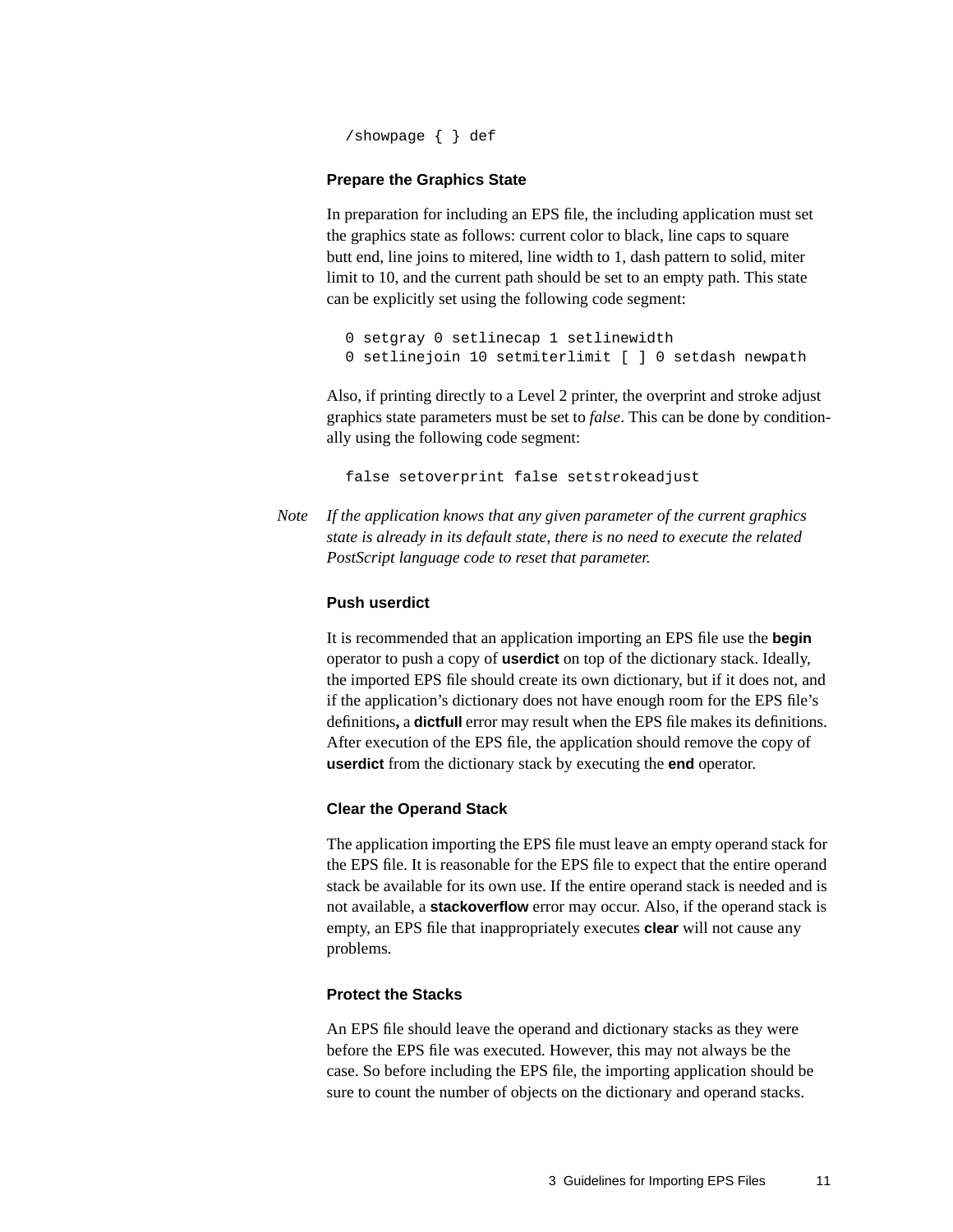Then, after executing the EPS file, it should make sure the stacks contain the same number of objects as they did before the EPS file was executed. The following code segment shows how to obtain the count of objects on the dictionary and operand stacks:

/Dict\_Count countdictstack def /Op\_Count count def

# **Bracket EPS File with Comments**

The included EPS file must be bracketed by the %%Begin(End)Document: comments as described in the *PostScript Document Structuring Conventions Specifications* available from the Adobe Systems Devlopers' Association.

## **Handle Special Requirements**

If either the %%LanguageLevel: comment or the %%Extensions: comment is present in the header comments section of the EPS file, then at print time the application printing the composite file is responsible for assuring that the printer can handle the specified language extensions. If the application determines that the printer does not have the necessary language features to print the document properly, or if the application cannot determine extension availability, the user should be notified and prompted for the appropriate action. Also, if an application has imported an EPS file that requires extensions, the application's output is now dependent on the *same* extensions. This must be reflected in the document's header comment section.

If any %%DocumentNeededResources: or %%DocumentNeededFonts: comments are present in the header comments section of the EPS file, before printing the document the application must be sure the resources are available. If any of the resource requirements cannot be handled, the user must be notified and prompted for an appropriate action. Such an action may involve having the user locate the resource or allowing the user or document manager to reroute the print job to a printer that has the required resources. Also, if an application has included an EPS file that requires these comments, the application's output is now dependent on the same resources. This must be reflected in the document's header comment section.

### **Default Coordinate System Transformation**

Before including the EPS file in its page description, the importing application must transform the PostScript coordinate system according to the final user placement of the EPS file. The order of the transformation sequence must be:

- 1. Translate the origin to the new user-chosen origin.
- 2. Rotate, if the user has rotated the EPS file.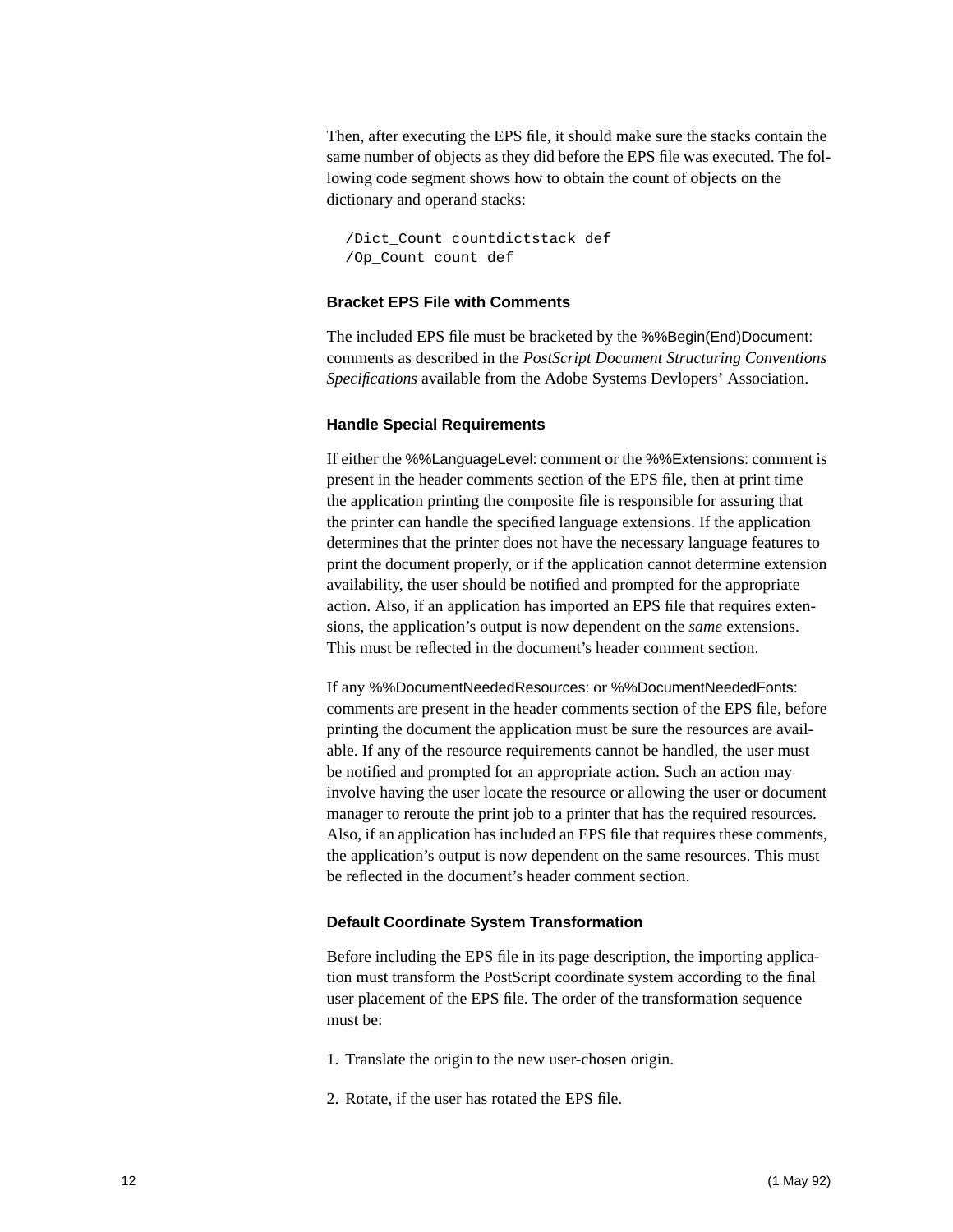- 3. Scale, if the user has changed the size.
- 4. Translate the lower-left corner of the EPS file's bounding box to the user-chosen origin.

Details on transforming the PostScript coordinate system are below. The first example is a simple case in which the user coordinate system matches the default PostScript coordinate system. The second example is a general case transformation from application space to the default PostScript coordinate system.

Figure 3 shows an EPS file and its bounding box superimposed on a target page. The EPS file is shown as it would be drawn if the EPS file were printed without first transforming the PostScript coordinate system. The placement box in the upper-right corner of the page shows where the user chose to place the EPS file.

**Figure 3** *EPS file and placement box*



Figure 4 contains three diagrams that show the steps necessary to properly translate and scale the PostScript coordinate system to achieve the userchosen placement on the page.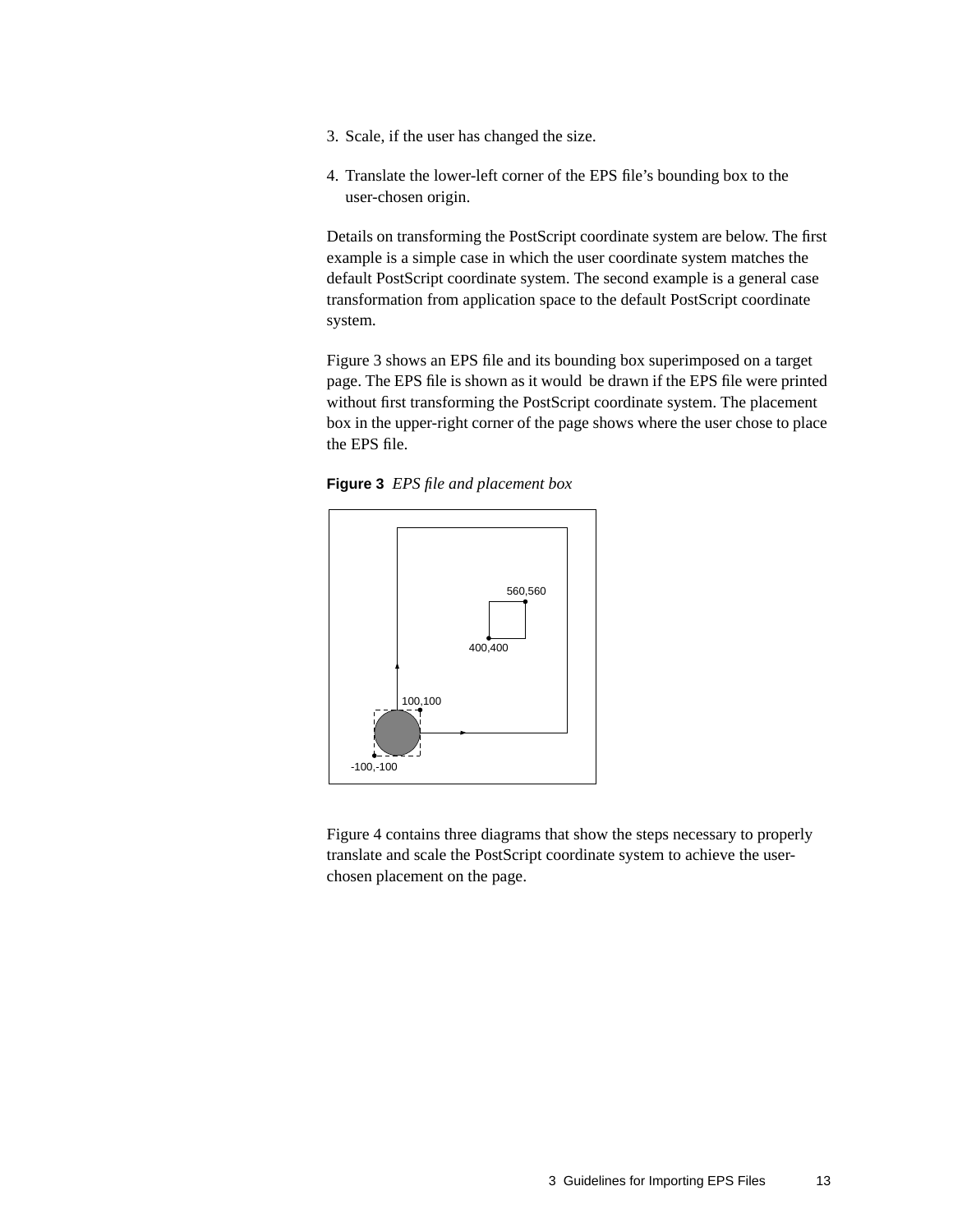**Figure 4** *Transforming the EPS file*



*Translate to new origin Scale to fit placement box Translate to final position*

Assuming that the bounding box found in the header of the EPS file is %%BoundingBox: -100 -100 100 100, the following PostScript language code fragment properly places the EPS file on the printed page:

| 400 400 translate   | % Translate to new origin  |
|---------------------|----------------------------|
| $.8$ $.8$ $.8$ $.8$ | % Scale to fit "placement" |
| box"                |                            |
| 100 100 translate   | % -llx -lly translate      |

This transformation code must be inserted into the PostScript stream *ahead* of the EPS code being sent to the printer.

Figures H.3 and H.4 and the corresponding PostScript code fragment assume that the application coordinate system matches the default PostScript coordinate system. The following section discusses a more general coordinate system transformation.

# **General Coordinate System Transformation**

Typically, an application transforms the PostScript coordinate system so the native drawing units of the application space can be used as the operands to the PostScript language operators defining the page. Consider Figure 5, which represents an arbitrary application coordinate system and a placement box for an EPS file.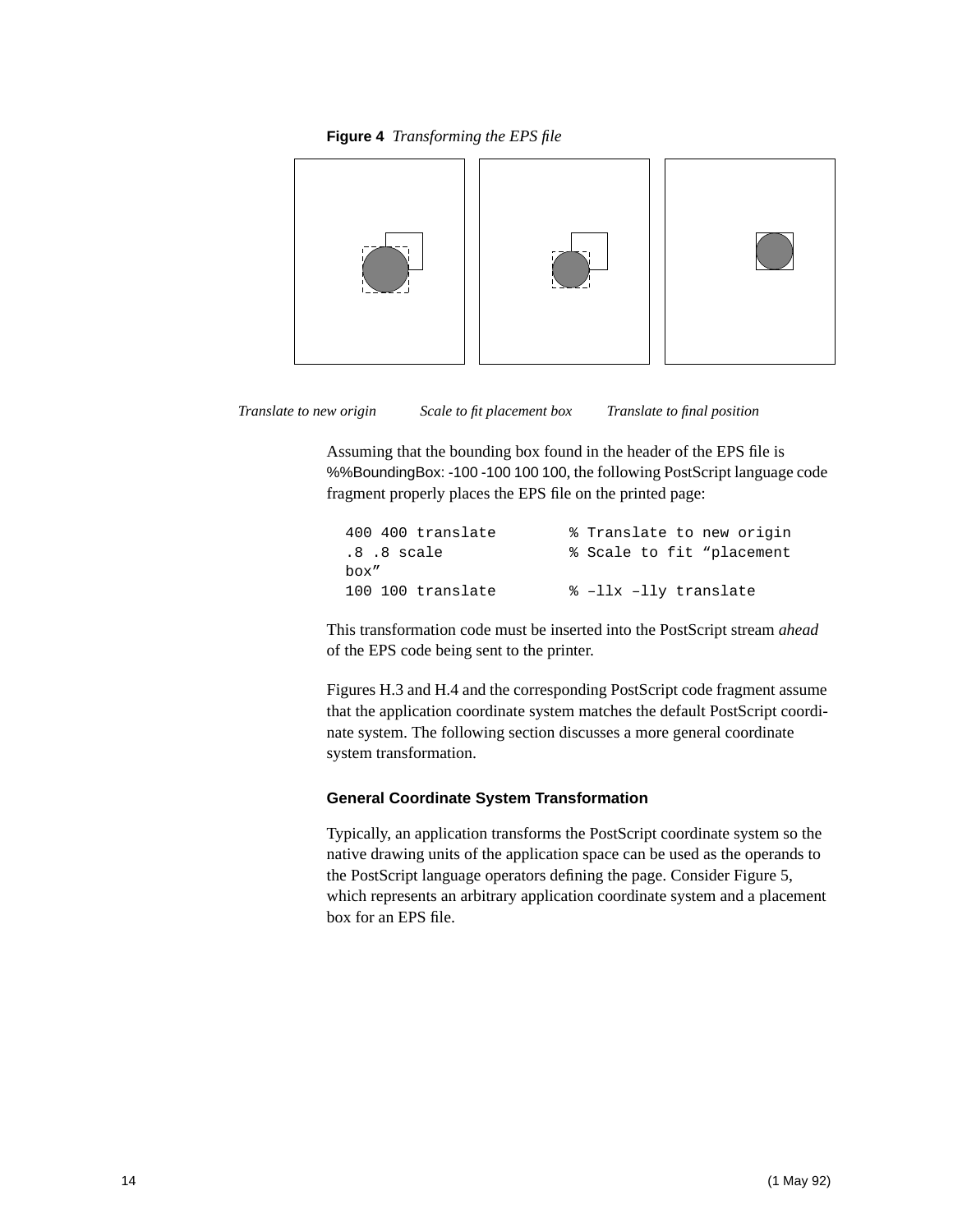

To transform the PostScript coordinate system to match the application coordinate system in Figure 5, an application could execute the following code fragment:

**Figure 5** *Application coordinate system plus placement box*

```
0 792 translate
1 –1 scale
```
This assumes that each unit of application space is equal to one PostScript unit. If one unit in application space were equal to five PostScript units, then the transformation might look like this:

0 792 translate 5 –5 scale

Assuming that the coordinate system has already been properly translated and scaled from the PostScript coordinate system to the application coordinate system as above, then the following steps can be used to place the EPS file in the user-chosen box:

#### 1. left bottom **translate**

2. ((right – left)/(urx – llx)) (top – bottom)/(ury – lly) **scale**

# 3. – (llx) – (lly) **translate**

where *bottom*, *left*, *top*, and *right* are coordinates of the placement box in application space, and *llx*, *lly*, *urx*, and *ury* are bounding box parameters the EPS file supplies.

As a final example, assume that the PostScript coordinate system has already been transformed to match the application coordinate system, the EPS file bounding box is %%BoundingBox: 20 20 100 100**,** and the user-chosen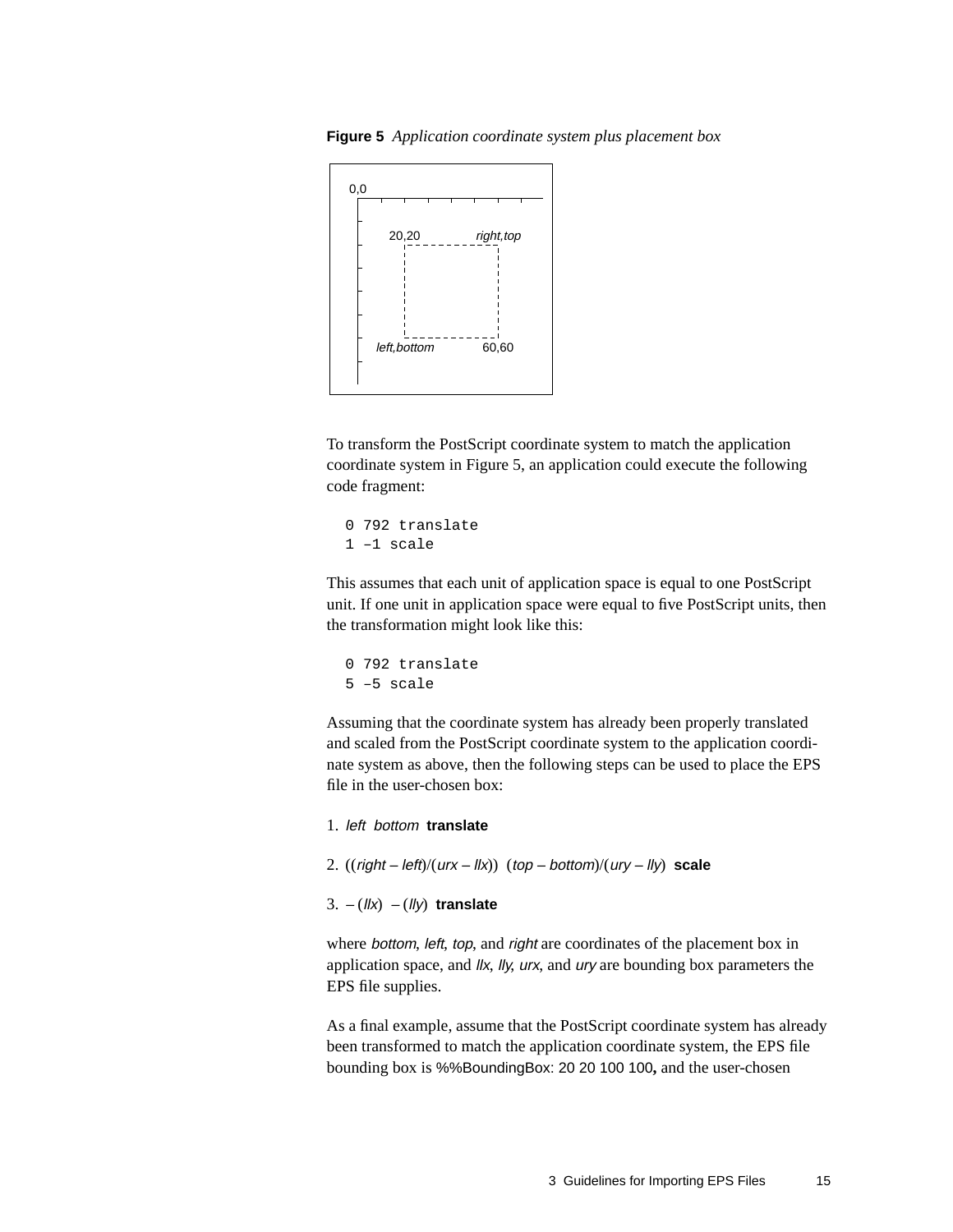placement box is the box shown in Figure 5 on page 15. Using the formula and steps above, the transformation before executing the included EPS file would be as follows:

```
20 60 translate
.5 –.5 scale
–20 –20 translate
```
# **Set Up a Clipping Path**

The importing application should set up a clipping path around the imported EPS file. This can be accomplished by setting a clipping path that corresponds to the bounding box of the imported EPS file after making the PostScript coordinate system transformations or by allowing the user to optionally supply an arbitrary clipping path for special effects.

# **Discard the Screen Preview**

If an EPS file includes a screen preview in EPSI format, the importing application should discard the preview before sending the document to a printer. Although the EPSI preview is represented by PostScript comments and will not pose a problem when included in the PostScript language file sent to the printer, it takes extra time to transmit the preview.

If the preview in the EPS file is in Macintosh PICT format, do not include the PICT resource in the PostScript language file sent to the printer.

If the preview is in TIFF format or in Microsoft® Windows™ Metafile format, take care to extract the PostScript language code that is to be sent to the printer. See section section 5.2*,"* for details.

If the EPS file does not include a screen preview, the entire EPS file can be included in the PostScript language file sent to the printer.

# **Maintain EPSF Version 2.0 Compatibility**

The EPSF version 3.0 requires that an EPS file leave the operand and dictionary stacks as they were before the EPSF was executed. However, this was not explicitly stated in earlier versions of the EPSF format. Therefore, before including the EPS file, be sure to count the number of objects on the dictionary and operand stacks. After executing the EPS file, make sure the stacks contain the same number of objects they did before the EPS file was executed.

# **Preparation for Including an EPS File**

Example 2: shows procedure BeginEPSF, which an application might use to prepare to include an EPS file in its print stream. Execute the BeginEPSF procedure before the EPS file.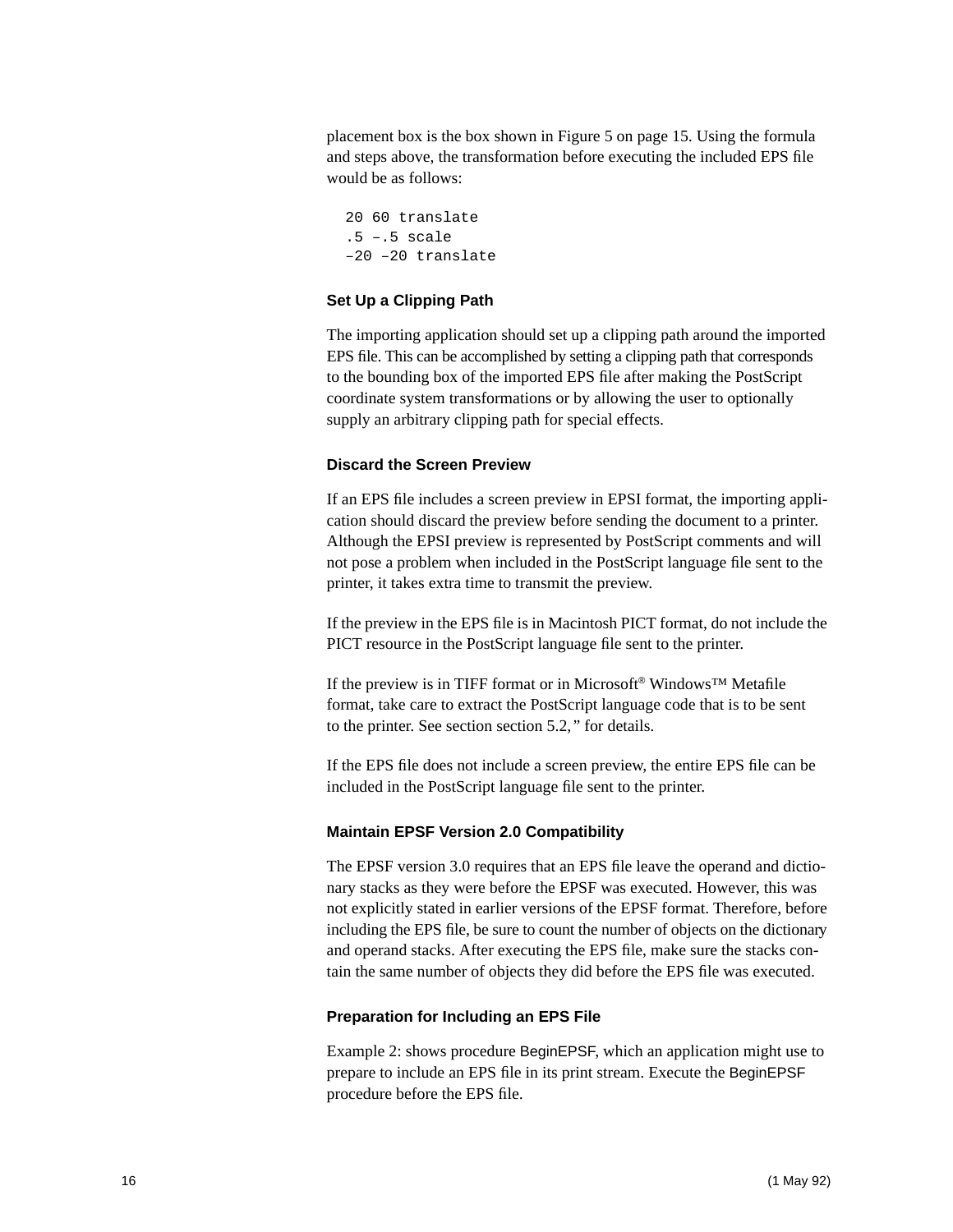#### **Example 2:**

```
/BeginEPSF { %def
 /b4 Inc state save def \frac{1}{2} & Save state for cleanup
 /dict_count countdictstack def % Count objects on dict stack
 /op_count count 1 sub def % Count objects on operand stack
 userdict begin % Push userdict on dict stack
 /showpage { } def % Redefine showpage, { } = null proc
 0 setgray 0 setlinecap 3 % Prepare graphics state
 1 setlinewidth 0 setlinejoin
 10 setmiterlimit [ ] 0 setdash newpath
 /languagelevel where % If level not equal to 1 then
 {pop languagelevel % set strokeadjust and
 1 ne \sim 8 overprint to their defaults.
   {false setstrokeadjust false setoverprint
   } if
 } if
} bind def
```
Example 3: shows procedure EndEPSF, which illustrates how to restore the PostScript state to the way it was before inclusion and execution of the EPS file. Execute the EndEPSF procedure after the EPS file.

#### **Example 3:**

```
/EndEPSF { %def
  count op_count sub {pop} repeat % Clean up stacks
  countdictstack dict_count sub {end} repeat
 b4_Inc_state restore
} bind def
```
Example 4: illustrates use of the BeginEPSF and EndEPSF procedures.

#### **Example 4:**

| BeginEPSF                  | % Prepare for the included EPS file |
|----------------------------|-------------------------------------|
| left bottom translate      | % Place the EPS file                |
| angle rotate               |                                     |
| Xscale Yscale scale        |                                     |
| -llx-lly translate         |                                     |
| Set up a clipping path     |                                     |
| %%BeginDocument: MyEPSFile |                                     |
| Included EPS file here     |                                     |
| %%EndDocument              |                                     |
| EndEPSF                    | % Restore state, and cleanup stacks |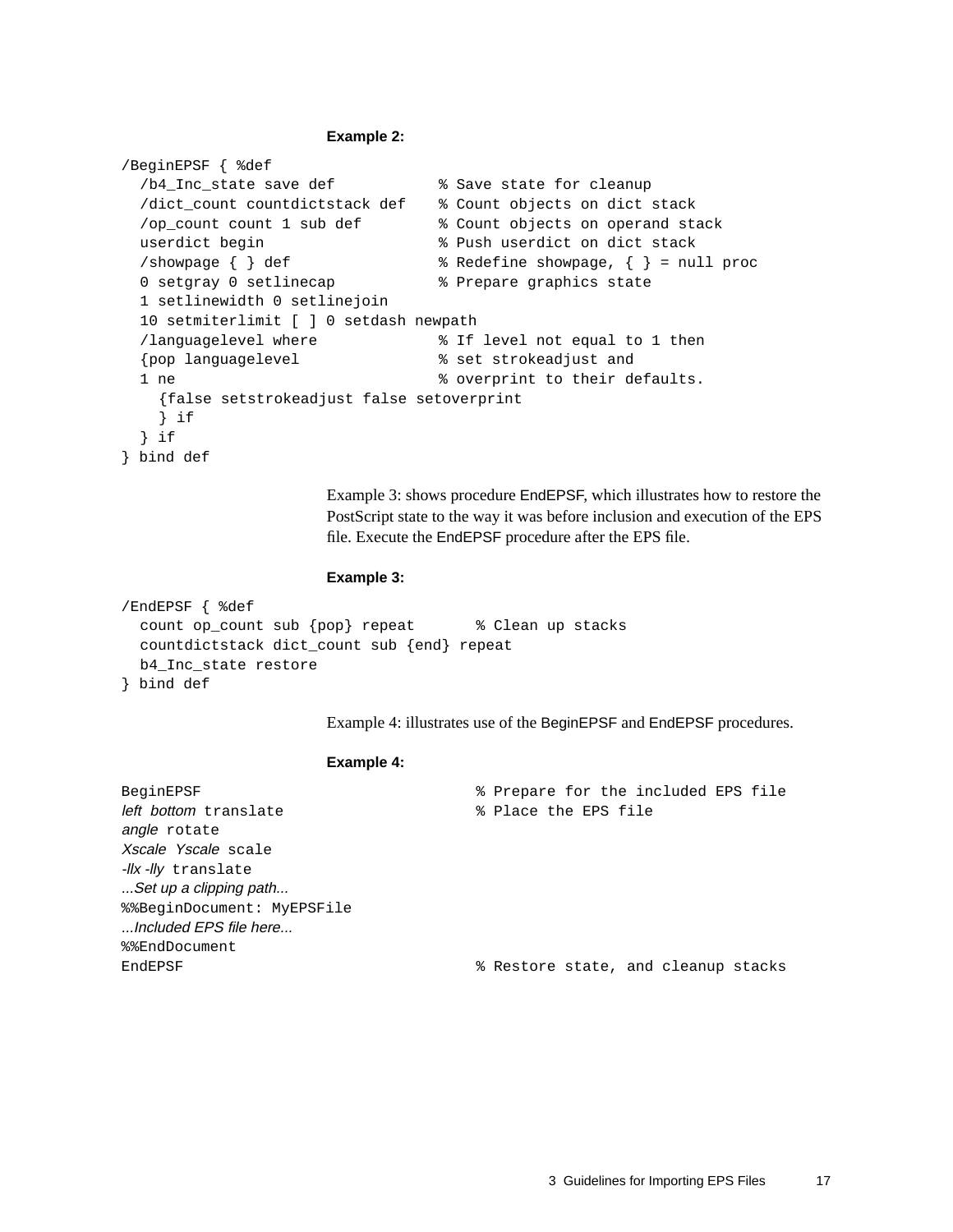# <span id="page-21-0"></span>**4 File Types and Naming**

EPS files have become a standard format for importing and exporting PostScript language files among applications in a variety of heterogenous environments. This section contains specific information about file types and naming conventions in a variety of environments.

# **4.1 Apple Macintosh File System**

The Macintosh file type for application-created PostScript language files is EPSF. Files of type TEXT are also allowed so users can create EPS files with standard text editors. However, the DSC must still be strictly followed. A file of type EPSF should contain a PICT resource in the resource fork of the file containing a screen preview image of the EPS file. The file name may follow any naming convention as long as the file type is EPSF. If the file type is TEXT, the extensions .epsf, and .epsi should be used for EPS files with Macintoshspecific and device-independent preview images, respectively. See sections section 5," and section 6."

# **4.2 MS-DOS and PC-DOS File System**

The recommended file extension is .EPS. For EPS files that provide an EPSI preview, the recommended extension is .EPI. Because the name and extension may be user-supplied, it is recommended that the application provide a default extension of .EPS or, if the file includes an EPSI preview, the application can provide .EPI as the default extension.

# **4.3 Other File Systems**

Although naming is file-system dependent, in general the extension .epsf is the preferred way to name an EPS file. Likewise, .epsi is the preferred extension for the interchange format. In systems where lower-case letters are not recognized or are not significant, all upper-case letters can be used.

# **5 Device-Specific Screen Preview**

The EPS file usually has a graphic screen preview so it can be transformed and displayed on a computer screen to aid in page composition before printing. Depending on the capabilities of the importing application, the user may position, scale, clip, or rotate this screen representation of the EPS file. The composing software should keep track of these transformations and reflect them in the PostScript language code that is ultimately sent to the printer.

The exact format of this screen representation is machine-specific. That is, each computing environment may have its own preferred preview image format, which is typically the appropriate screen representation for that envi-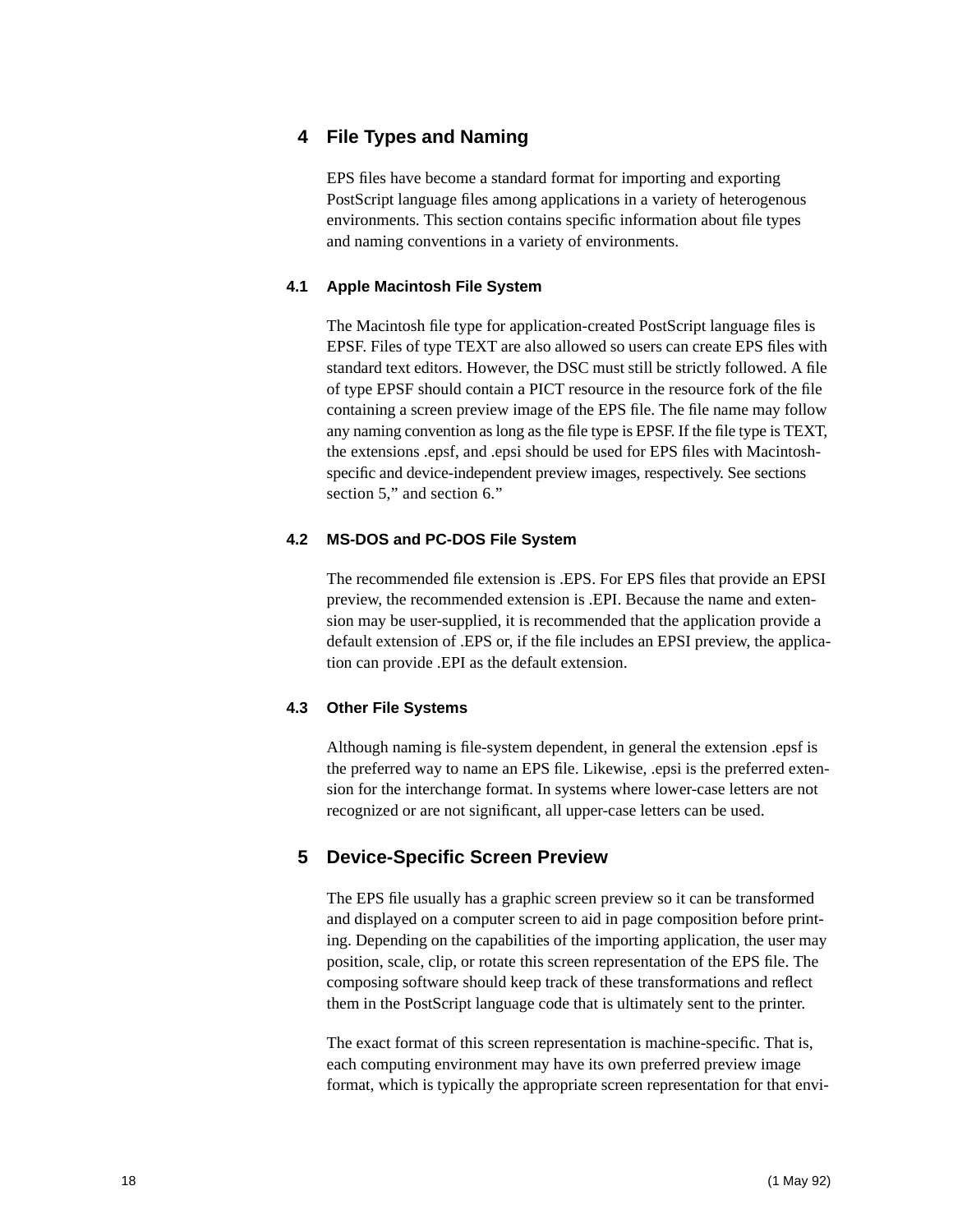<span id="page-22-0"></span>ronment. Also, a device-independent screen representation called EPSI is specified in section section 6*."* It is recommended that all applications support this format.

## **5.1 Apple Macintosh PICT Resource**

A QuickDraw™ representation of the EPS file can be created and stored as a PICT resource in the resource fork of the EPS file. It must be given resource number 256. If the PICT exists, the importing application may use it for screen display. If the *picframe* is transformed to PostScript language coordinates, it should agree with the %%BoundingBox: comment.

Given the size limitations on PICT images, the *picframe* and bounding box may not always agree. If there is a discrepancy, the %%BoundingBox: must always be taken as the "truth," because it accurately describes the area the EPS file will image.

# **5.2 Windows Metafile or TIFF**

Either a Microsoft Windows Metafile or a TIFF (tag image file format) section can be included as the screen representation of an EPS file.

The EPS file has a binary header added to the beginning that provides a sort of table of contents to the file. This is necessary because there is not a second "fork" in the file system as there is in the Macintosh file system.

*Note It is always permissible to have a pure ASCII PostScript language file as an EPS file in the DOS environment.*

The importing application must check the first 4 bytes of the EPS file. If they match the header as shown in Table 1, the binary header should be expected. If the first two match %!, it should be taken to be an ASCII PostScript language file.

| Bytes     | Description                                                          |
|-----------|----------------------------------------------------------------------|
| $0 - 3$   | Must be hex $C5D0D3C6$ (byte $0= C5$ ).                              |
| $4 - 7$   | Byte position in file for start of PostScript language code section. |
| $8 - 11$  | Byte length of PostScript language section.                          |
| $12 - 15$ | Byte position in file for start of Metafile screen representation.   |
| $16-19$   | Byte length of Metafile section ( <i>PSize</i> ).                    |
| $20 - 23$ | Byte position of TIFF representation.                                |
| 24-27     | Byte length of TIFF section.                                         |

**Table 1** *DOS EPS Binary File Header*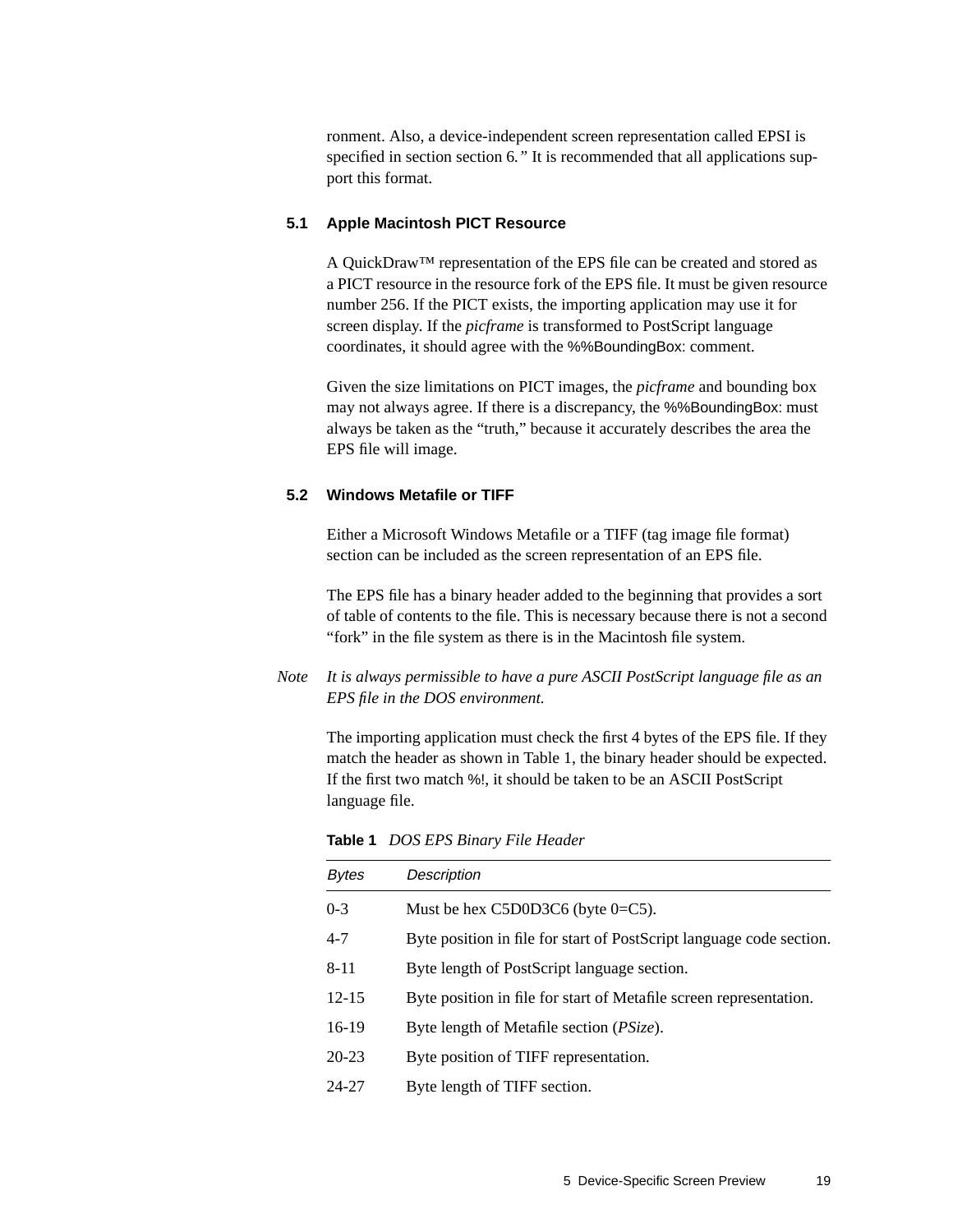<span id="page-23-0"></span>It is assumed that either the Metafile or the TIFF position and length fields are zero. That is, only one or the other of these two formats is included in the EPS file.

The Metafile must follow the guidelines the Windows specification sets forth. It should not set the *viewport* or *mapping mode*, and it should set the *window origin* and *extent*. The application including the EPS file should scale the picture to fit within the %%BoundingBox: comment specified in the EPS file.

# **6 Device-Independent Screen Preview**

This screen preview format is designed to allow EPS files to be used as an interchange format among widely varied systems. The preview section of the file is a bitmap represented as ASCII hexadecimal to be simple and easily transportable. This format is called encapsulated PostScript interchange format, or EPSI.

An EPSI file is truly portable and requires no special code for decompressing or otherwise understanding the bitmap portion, other than the ability to understand hexadecimal notation.

The %%BeginPreview: width height depth lines and %%EndPreview comments bracket the preview section of an EPSI file. The width and height fields provide the number of image samples (pixels) for the preview. The depth field provides the number of bits of data used to establish one sample pixel of the preview—typical values are 1, 2, 4, 8. An image that is 100 pixels wide will always have 100 in the *width* field, although the number of bytes of hexadecimal needed to build that line will vary if *depth* varies. The *lines* field tells how many lines of hexadecimal are contained in the preview, so an application that does not care may easily skip them. All arguments are integers.

The bit order of the preview image data is the same as the bit order used by the **image** operator. That is, the preview image is considered to exist in its own coordinate system. The rectangular boundary of the preview image has its lower-left corner at (0,0) and its upper-right corner at (width, height). The byte order is fixed and should be  $(0,0)$  through (width  $-1$ ), then  $(0,1)$  through  $(width - 1, 1)$ , etc.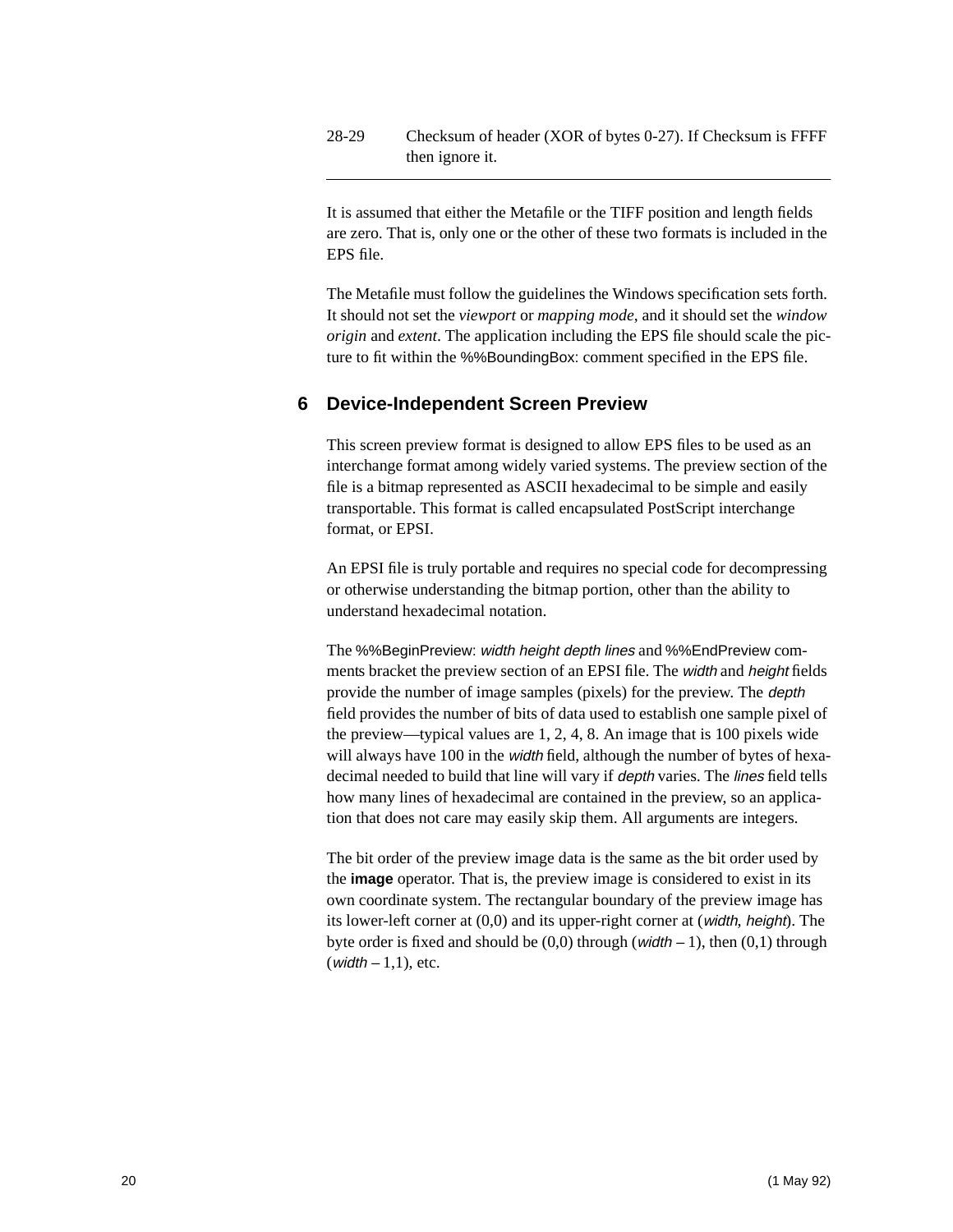## <span id="page-24-0"></span>**6.1 Guidelines for EPSI Files**

The following guidelines are to clarify a few basic assumptions about the EPSI format, which is intended to be extremely simple because its purpose is for interchange. No system should have to do much work to decipher EPSI files. The format is accordingly kept simple and option free.

- The preview section must appear after the header comment section, but before the document prologue definitions. That is, it should immediately follow the %%EndComments: line in the EPS file.
- In the preview section, 0 is white and 1 is black. Arbitrary transfer functions and "flipping" black and white are not supported. Note that in the PostScript language, 0 and 1 have the opposite meaning (0 is black and 1 is white) for the **setgray** operator.
- The preview image can be of any resolution. The size of the image is determined solely by its bounding box, and the preview data should be scaled to fit that rectangle. Thus, the width and height parameters from the image are *not* its measured dimensions, but rather describe the amount of data supplied for the preview. Only the bounding rectangle describes the dimensions.
- The hexadecimal lines must never exceed 255 bytes in length. In cases where the preview is very wide, the lines must be broken. The line breaks can be made at any even number of hex digits, because the dimensions of the finished preview are established by the width, height, and depth values.
- All non-hexadecimal characters must be ignored when collecting the data for the preview, including tabs, spaces, newlines, percent characters, and other stray ASCII characters. This is analogous to the **readhexstring** operator.
- Each line of hexadecimal begins with a percent character (%). This makes the entire preview section a PostScript language comment to be ignored by the PostScript interpreter. The file can be printed without modification.
- Although the EPSI hex preview can be sent to the printer, to shorten transmission time it is recommended that the preview image be stripped out of the document before transmitting the file to the printer.
- The data for each scan line of the image must be a multiple of 8 bits long. If necessary, pad the end of the scan line data with 0's.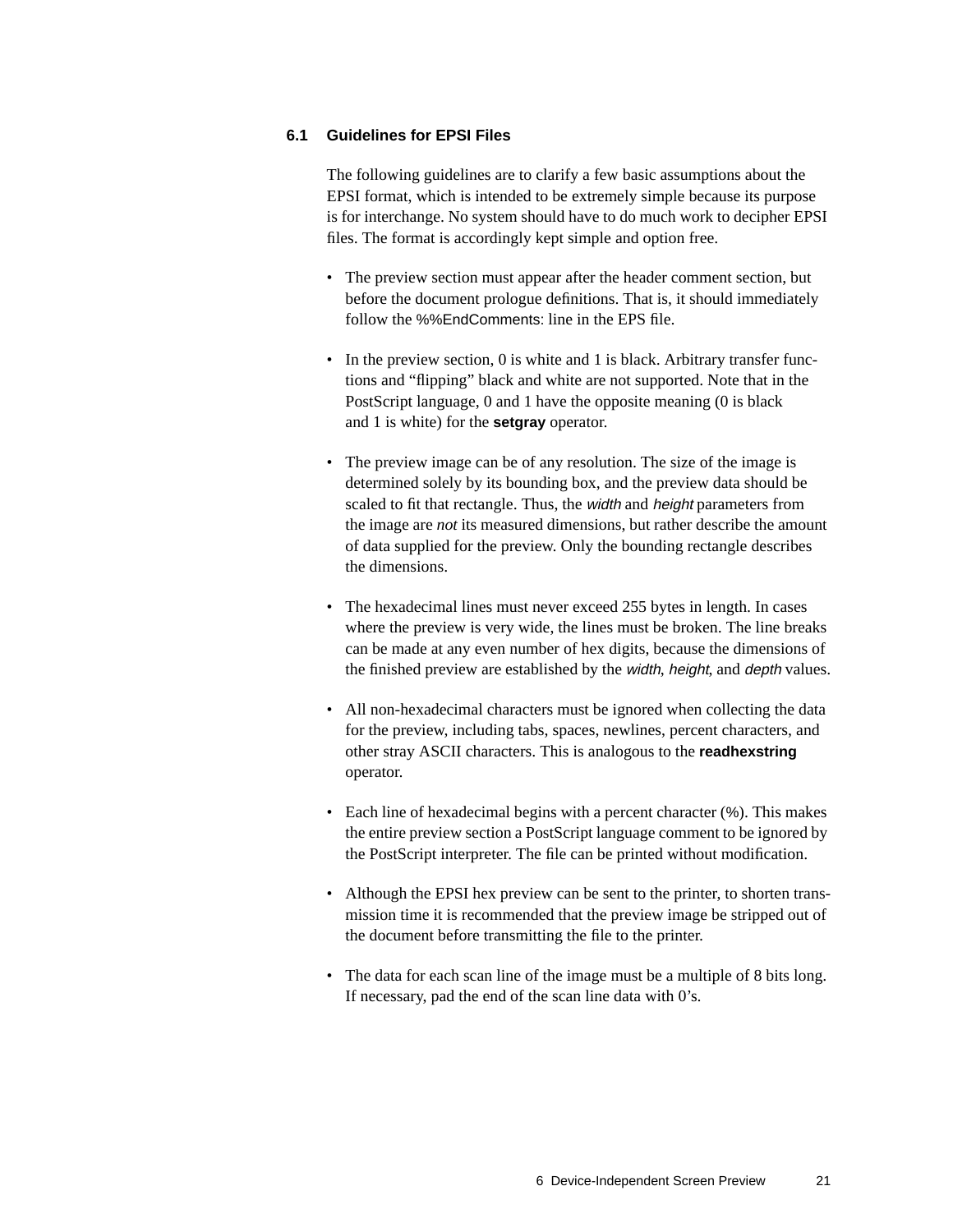Example 5: is a sample EPSI format file. Remember there are 8 bits to a byte, and that it requires 2 hexadecimal digits to represent one binary byte. Therefore, the 80-pixel width of the image requires 20 bytes of hexadecimal data, which is  $(80/8) \times 2$ . The PostScript language segment simply draws a box, as can be seen in the last few lines.

### **Example 5:**

```
%!PS-Adobe-3.0 EPSF-3.0
%%BoundingBox: 0 0 80 24
%%Pages: 0
%%Creator: John Smith
%%CreationDate: November 9, 1990
%%EndComments
%%BeginPreview: 80 24 1 24
%FFFFFFFFFFFFFFFFFFFF
%FFFFFFFFFFFFFFFFFFFF
%FFFFFFFFFFFFFFFFFFFF
%FFFFFFFFFFFFFFFFFFFF
%FFFFFFFFFFFFFFFFFFFF
%FFFFFFFFFFFFFFFFFFFF
%FFFFFFFFFFFFFFFFFFFF
%FFFFFFFFFFFFFFFFFFFF
%FF0000000000000000FF
%FF0000000000000000FF
%FF0000000000000000FF
%FF0000000000000000FF
%FF0000000000000000FF
%FF0000000000000000FF
%FF0000000000000000FF
%FF0000000000000000FF
%FFFFFFFFFFFFFFFFFFFF
%FFFFFFFFFFFFFFFFFFFF
%FFFFFFFFFFFFFFFFFFFF
%FFFFFFFFFFFFFFFFFFFF
%FFFFFFFFFFFFFFFFFFFF
%FFFFFFFFFFFFFFFFFFFF
%FFFFFFFFFFFFFFFFFFFF
%FFFFFFFFFFFFFFFFFFFF
%%EndPreview
%%EndProlog
%%Page: "one" 1
4 4 moveto 72 0 rlineto 0 16 rlineto -72 0 rlineto
closepath
8 setlinewidth stroke
%%EOF
```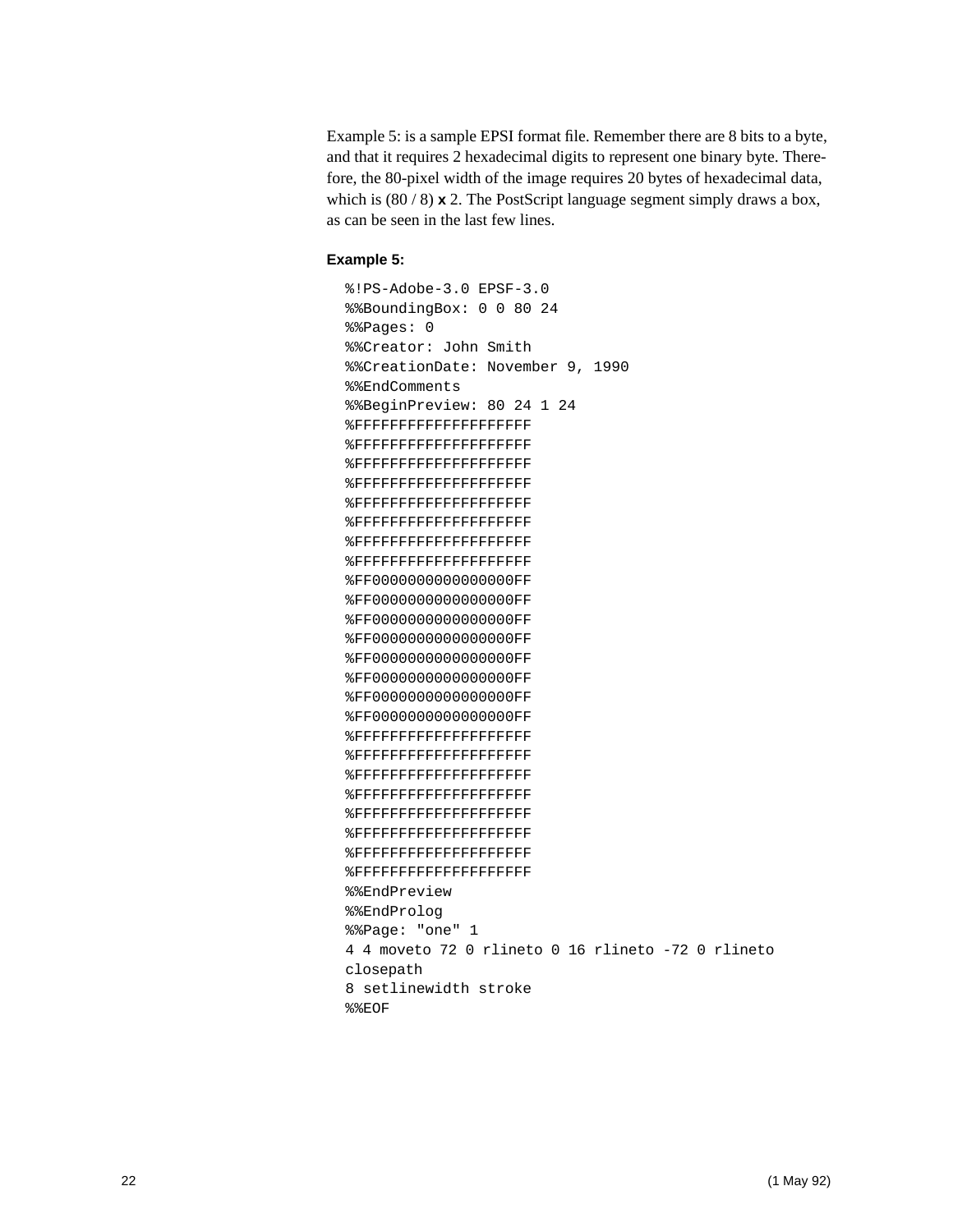# <span id="page-26-0"></span>**7 EPS Example**

The following example illustrates the proper use of DSC comments in a typical page description that an application might produce when including an EPS file. For an EPS file that is represented as

```
%!PS-Adobe-3.0 EPSF-3.0
%%BoundingBox: 4 4 608 407
%%Title: (ARTWORK.EPS)
%%CreationDate: (10/17/89) (5:04 PM)
%%EndComments
...PostScript code for illustration..
showpage
%%EOF
```
the including document's page description, including the imported EPS file, would be represented as

```
%!PS-Adobe-3.0
%%BoundingBox: 0 0 612 792
%%Creator: SomeApplication
%%Title: (Smith.Text)
%%CreationDate: 11/9/89 (19:58)
%%Pages: 1
%%DocumentFonts: Times-Roman Times-Italic
%%DocumentNeededFonts: Times-Roman Times-Italic
%%EndComments
%%BeginProlog
/ms {moveto show} bind def
/s /show load def
/SF { %/FontIndex FontSize /FontName SF --
 findfont exch scalefont dup setfont def
} bind def
/sf /setfont load def
/rect \{ \t i \in \mathbb{N} \mid i \neq j \} ised to create a clipping path
  4 2 roll moveto
  1 index 0 rlineto
  0 exch rlineto
  neg 0 rlineto
  closepath
} bind def
/BeginEPSF { %def % Prepare for EPS file
  /b4_Inc_state save def% Save state for cleanup
  /dict_count countdictstack def
  /op_count count 1 sub def % Count objects on op stack
  userdict begin <a>
8</a>
8</a>
Make userdict current dict
  /showpage { } def % Redefine showpage to be
```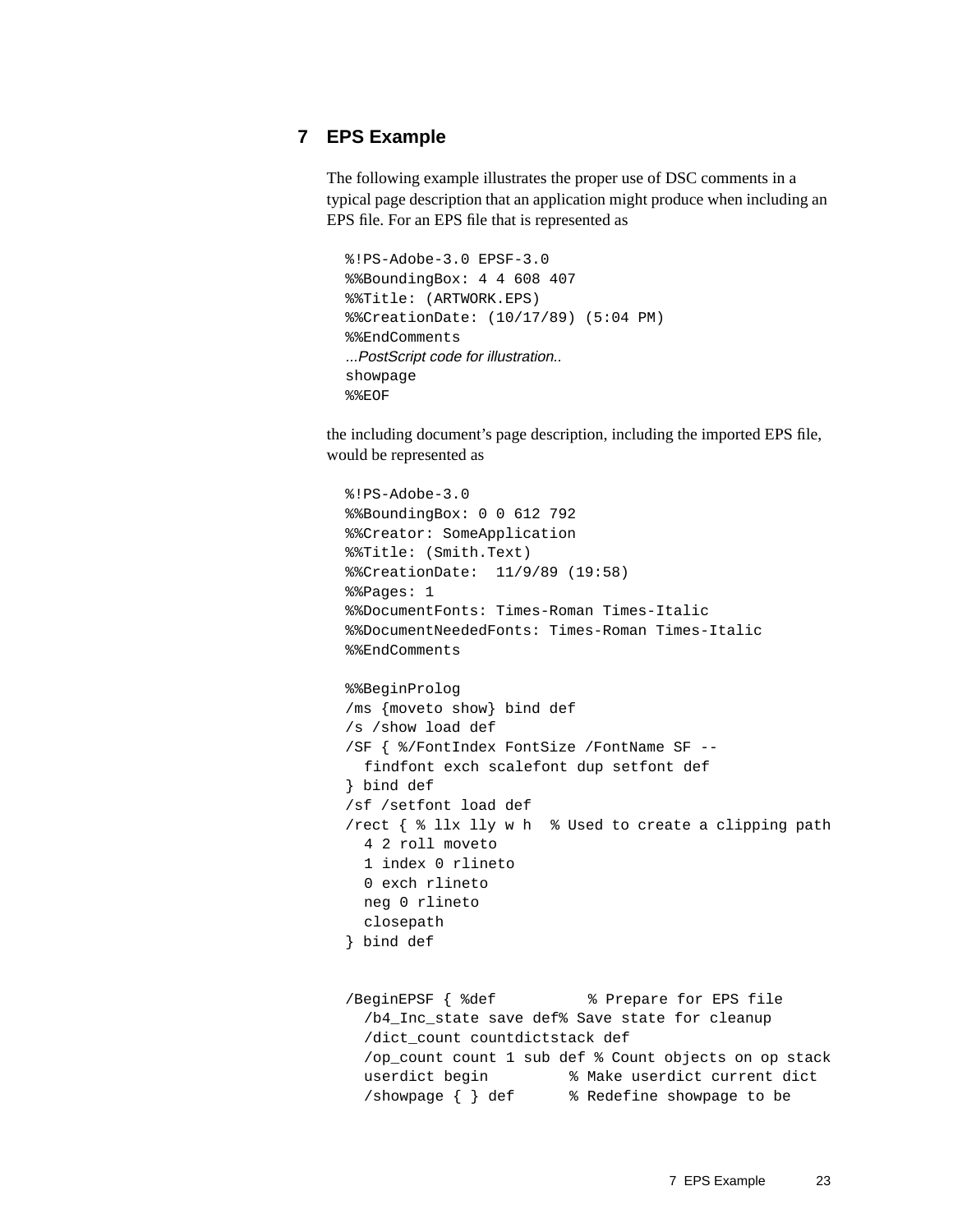```
null
  0 setgray 0 setlinecap
  1 setlinewidth 0 setlinejoin
  10 setmiterlimit [ ] 0 setdash newpath
  /languagelevel where % If level not equal to 1 then
    {pop languagelevel % set strokeadjust and
    1 ne \sim 8 overprint to their defaults
    {false setstrokeadjust false setoverprint
    } if
  } if
}bind def
/EndEPSF { %def
  count op_count sub {pop} repeat
% Clean up dict stack
  countdictstack dict_count sub {end} repeat
  b4_Inc_state restore
} bind def
%%EndProlog
%%BeginSetup
%%IncludeFont: Times-Roman
%%IncludeFont: Times-Italic
%%EndSetup
%%Page: 1 1
%%BeginPageSetup
/pgsave save def
%%EndPageSetup
/F1 40 /Times-Roman SF
...Set some text with F1...
/F2 40 /Times-Italic SF
...Set some text with F2...
F1 sf
...Set some more text with F1...
F2 sf
...Set some more text with F2...
BeginEPSF
65.2 10 translate % Position the EPS file
.80 .80 scale \frac{1}{2} & Scale to desired size
-4 -4 translate % Move to lower left of the
EPS
4 4 604 403 rect % Set up clipping path
clip newpath % Set the clipping path
%%BeginDocument: ARTWORK.EPS
%!PS-Adobe-3.0 EPSF-3.0
%%BoundingBox: 4 4 608 407
%%Title: (ARTWORK.EPS)
%%CreationDate: (10/17/90) (5:04 PM)
%%EndComments
...PostScript code for illustration..
```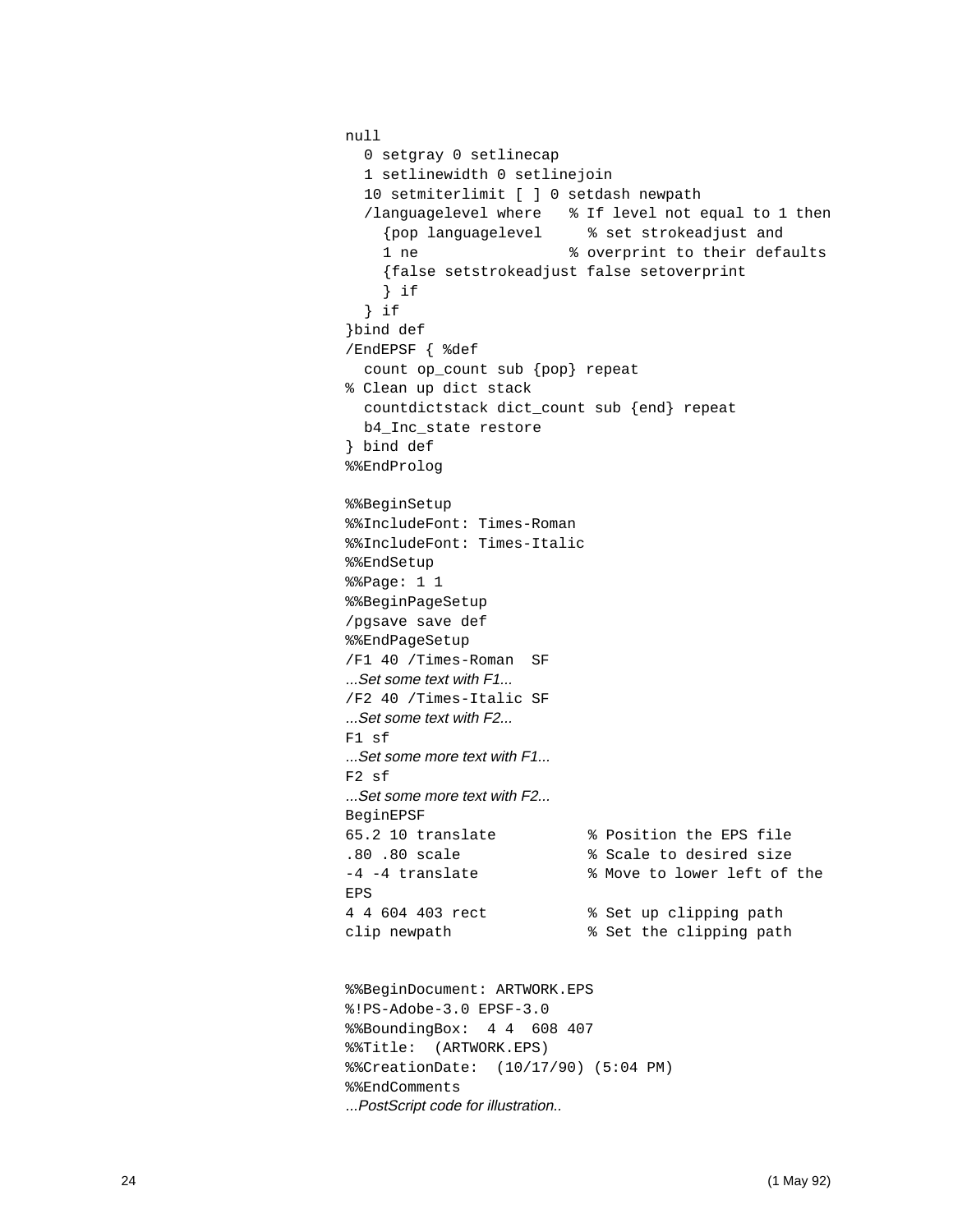showpage %%EOF %%EndDocument

stacks pgsave restore showpage  $$EOF$ 

EndEPSF  $\text{L}$  & Restore state, cleanup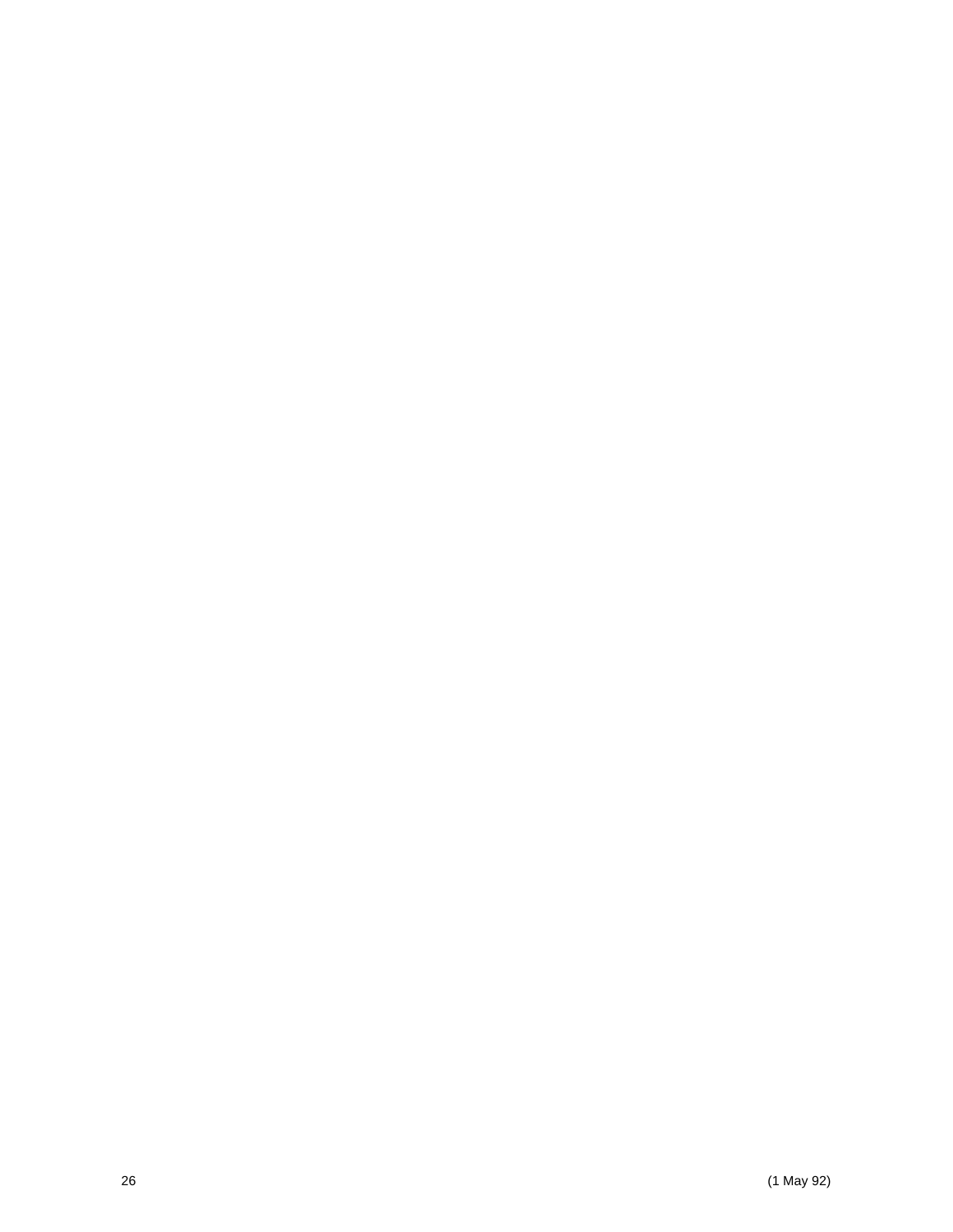# <span id="page-30-0"></span>**Appendix: Changes Since Earlier Versions**

This content of this document is exactly the same as the specification in Appendix H of the *PostScript Language Reference Manual, Second Edition*.

# **Changes Since Version 2.0**

Detailed DSC comment descriptions have been left out of this specification. When developing an application that will support EPS files, the DSC version 3.0 (see the *PostScript Document Structuring Conventions Specifications* available from the Adobe Systems Developers' Association) should be used with this specification.

The following conditionally required DSC comments were added to this specification as of version 3.0:

%%Extensions: %%LanguageLevel: %%DocumentNeededResources: %%IncludeResource: %%Begin(End)Document:

# **Changes Relevant to Applications Producing EPS Files**

To help avoid ambiguities, section 2, "Guidelines for Creating EPS Files*,"* has been added. This new section has several guidelines for producing EPS files. Following these guidelines will help ensure that an EPS file can be reliably included in documents without causing any annoying side effects. Also, these new rules allow applications to easily determine if an EPS file is compatible with version 3.0 of the EPS file format. The following is an overview of the new guidelines:

- %%Begin(End)Preview: comments must bracket an EPSI preview.
- There is a list of illegal operators that must not be used in an EPS file.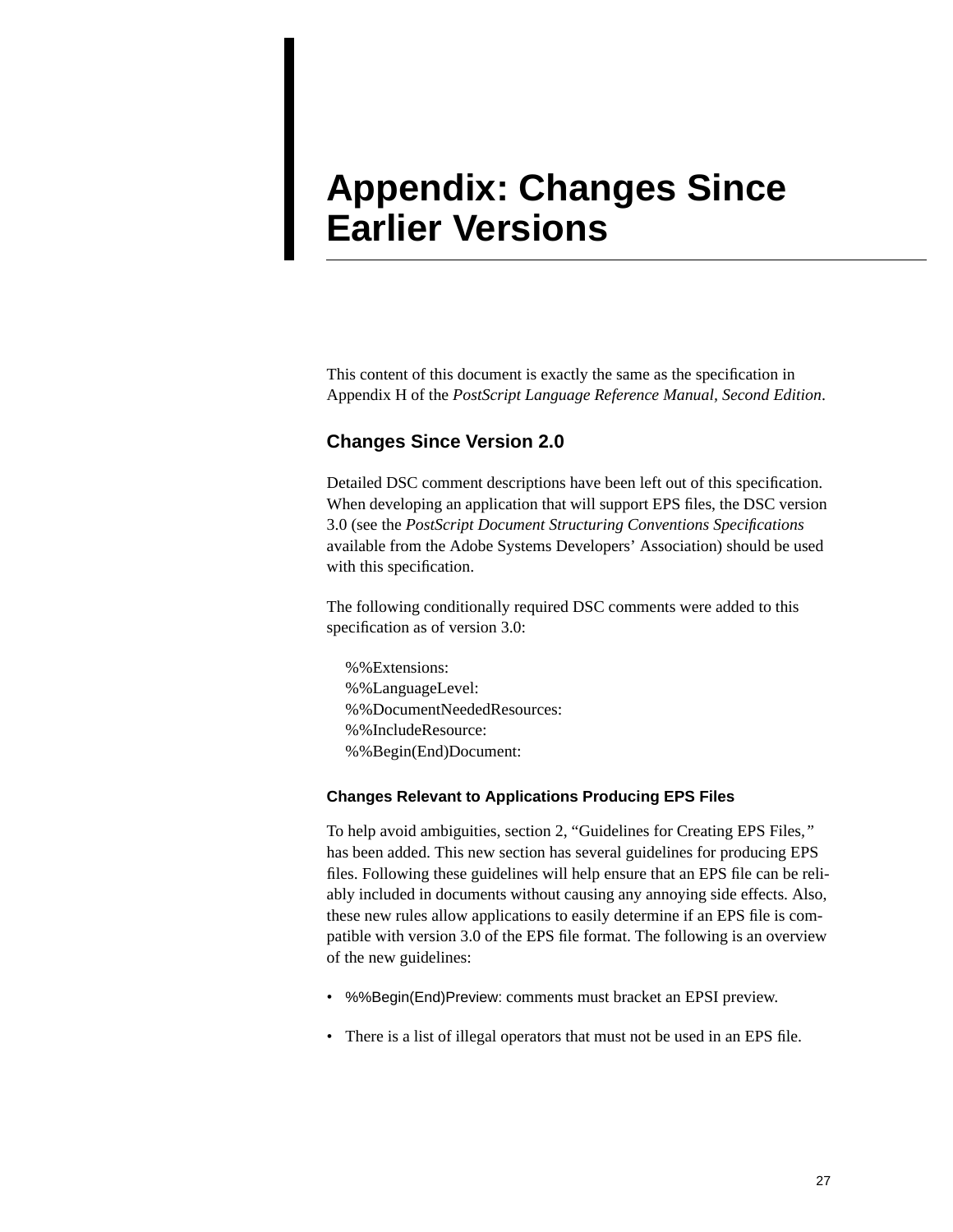- There is a list of restricted operators. If these operators are used in an EPS file, they must be used in accordance with the guidelines presented in Appendix I of the *PostScript Language Reference Manual, Second Edition*.
- The operand and dictionary stacks must be returned to the state that they were in before the EPS file was executed.
- It is strongly recommended that an EPS file make its definitions in its own dictionary or dictionaries.
- An EPS file must not rely on procedures defined outside of the server loop, such as procedures defined in the LaserPrep file.

# **Changes Relevant to Applications Importing EPS Files**

To help clarify the responsibilities of an application including an EPS file, section 3, "Guidelines for Importing EPS Files*,"* specifies the following new rules:

- The including application must define **showpage** as null.
- The application must prepare the graphics state for the EPS file.
- The application must give the EPS file a clear operand stack.
- The application must surround the included EPS file by the %%Begin(End)Document: comments.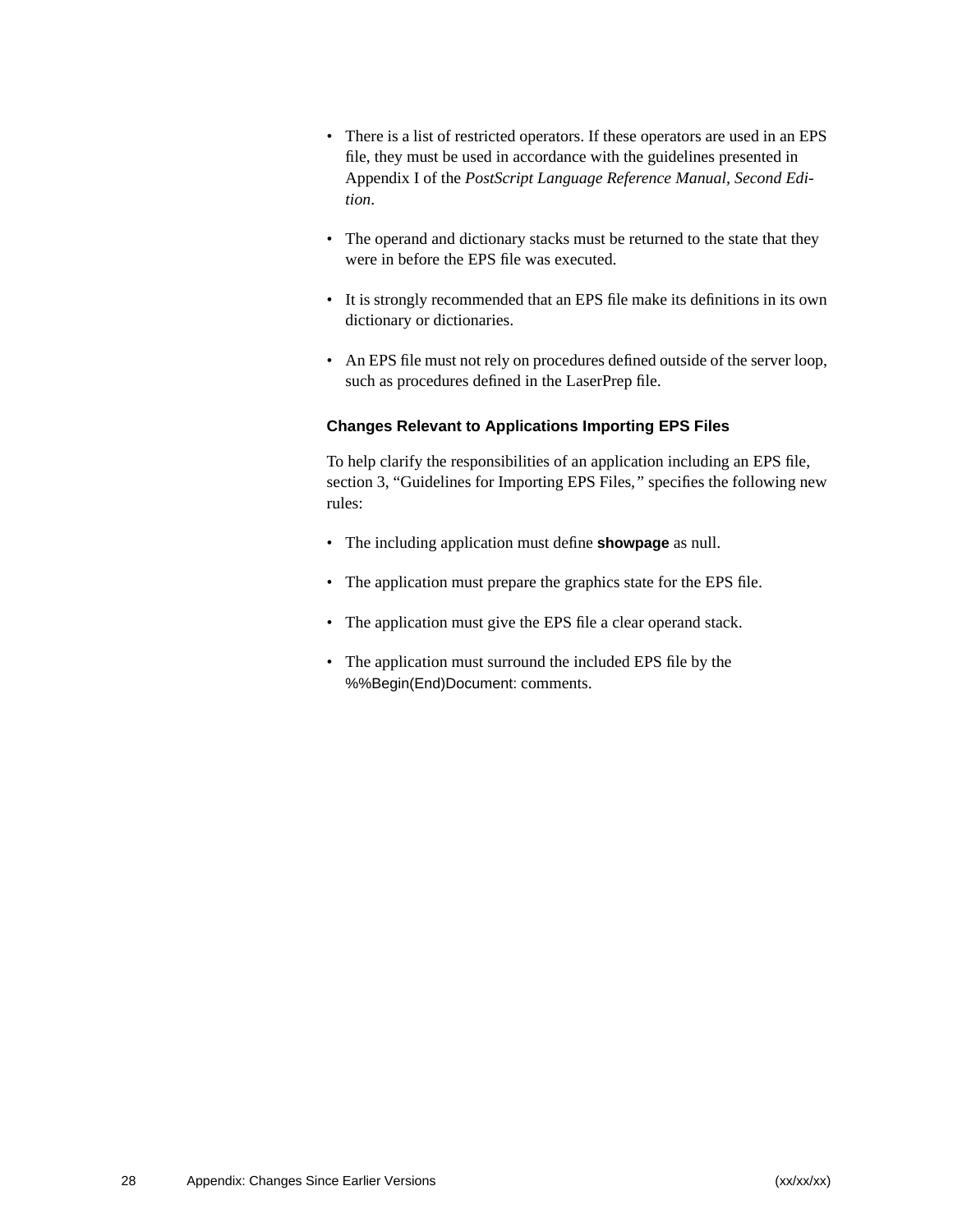# <span id="page-32-0"></span>**Index**

# **A**

Apple Macintosh file system EPS files and 18 Apple Macintosh PICT resource EPS files and 19 applications EPS files and 2–3, 27–28

# **B**

%%BeginDocument: EPS files and 12 %%BeginPreview: EPS files and 20 %%BoundingBox: EPS files and 14

# **C**

changes EPSF format 27–28 **clear** EPS files and 7, 11 **cleardictstack** EPS files and 7 clipping path EPS files and 16 comment(s) conditionally required for EPS files 5–?? recommended for EPS files 6 required for EPS files 3–5 compatibility EPS files and 16 conditionally required comments EPS files and 5–?? coordinate system transformation EPS files and 12–16

# **D**

device-independent screen preview EPS files and 20–22 device-specific screen preview EPS files and 18–20 dictionar(ies) EPS files and 6 displaying EPS files 9–10 DOS file system EPS files and 18, 19

# **E**

%%EndDocument EPS files and 12 %%EndPreview EPS files and 20 .EPI file extension 18 .EPS file extension 18 .epsf file extension 18 .epsi file extension 18 EPS (encapsulated PostScript) files creating 3–9, 27–28 device-independent screen preview and 20–22 device-specific screen preview and 18–20 displaying 9–10 example 23–25 file types and 18 illegal operators 6 importing 9–??, 28 naming 18 preparation for including 16 restricted operators 6 EPSF (encapsulated PostScript file) format 1–28 background 1–3